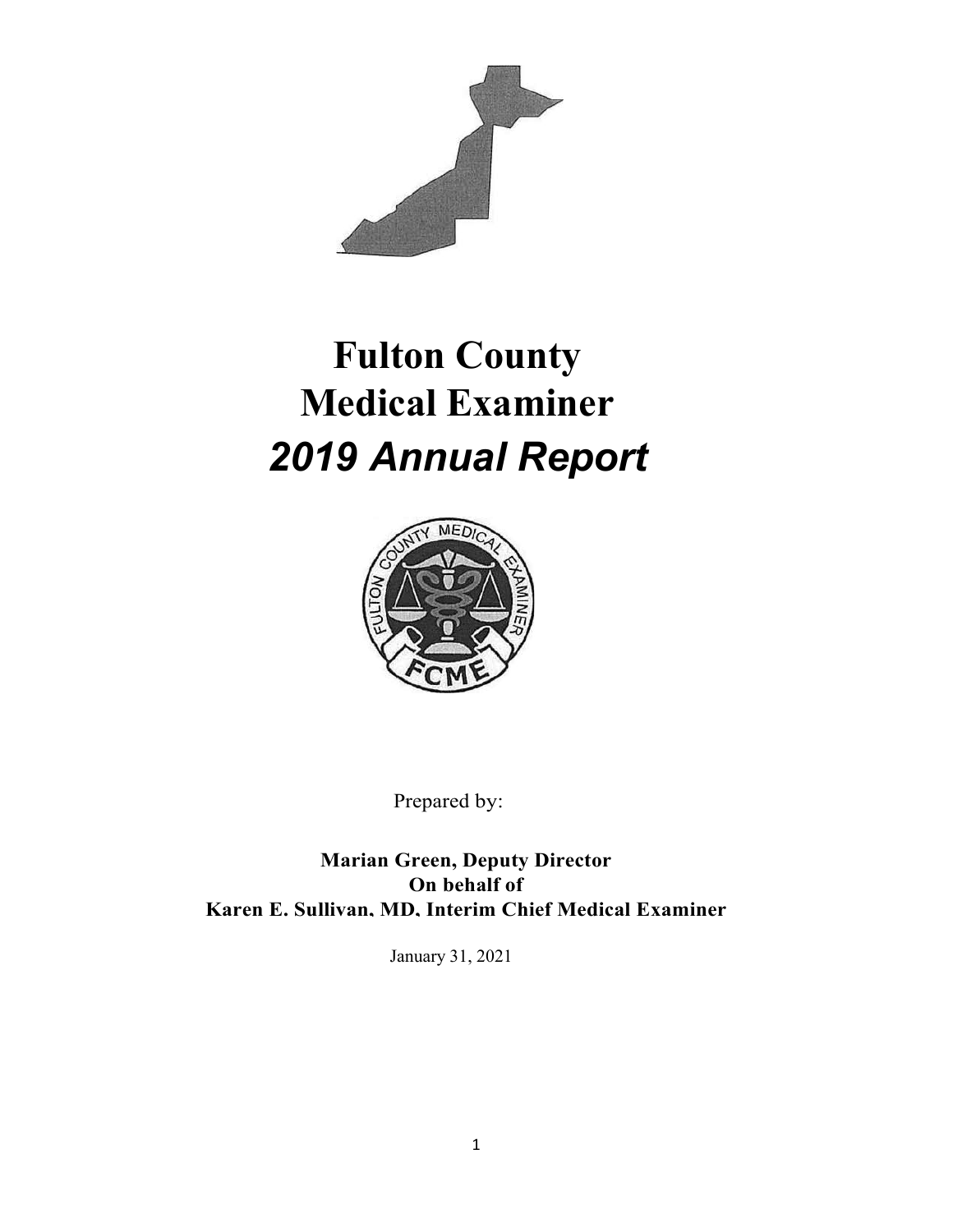#### TABLE OF CONTENTS

| Preface       |                                                                                                                                                              |                            | 3  |
|---------------|--------------------------------------------------------------------------------------------------------------------------------------------------------------|----------------------------|----|
| Section I.    | Introduction                                                                                                                                                 |                            | 5  |
| Section II.   | All Reported Cases                                                                                                                                           |                            | 8  |
| Section III.  | Manner of Death: Homicide                                                                                                                                    |                            | 10 |
| Section IV.   | Manner of Death: Suicide                                                                                                                                     |                            | 11 |
| Section V.    | Manner of Death: Non-Vehicular Accident                                                                                                                      |                            | 12 |
| Section VI.   | Manner of Death: Motor Vehicle Accident                                                                                                                      |                            | 14 |
| Section VII.  | Manner of Death: Undetermined                                                                                                                                |                            | 15 |
| Section VIII. | Manner of Death: Natural                                                                                                                                     |                            | 16 |
| Section IX.   | Graphic Depictions: Case Load and Case Type                                                                                                                  |                            | 18 |
| Section X.    | <b>Special Topics</b>                                                                                                                                        |                            | 19 |
|               | Deaths among Children<br>Drugs Identified in 2016 Death Investigations<br>Deaths among the Homeless<br>Deaths among the Elderly<br>Comparisons with the Past | 19<br>23<br>25<br>21<br>26 |    |
|               | Comments                                                                                                                                                     | 28                         |    |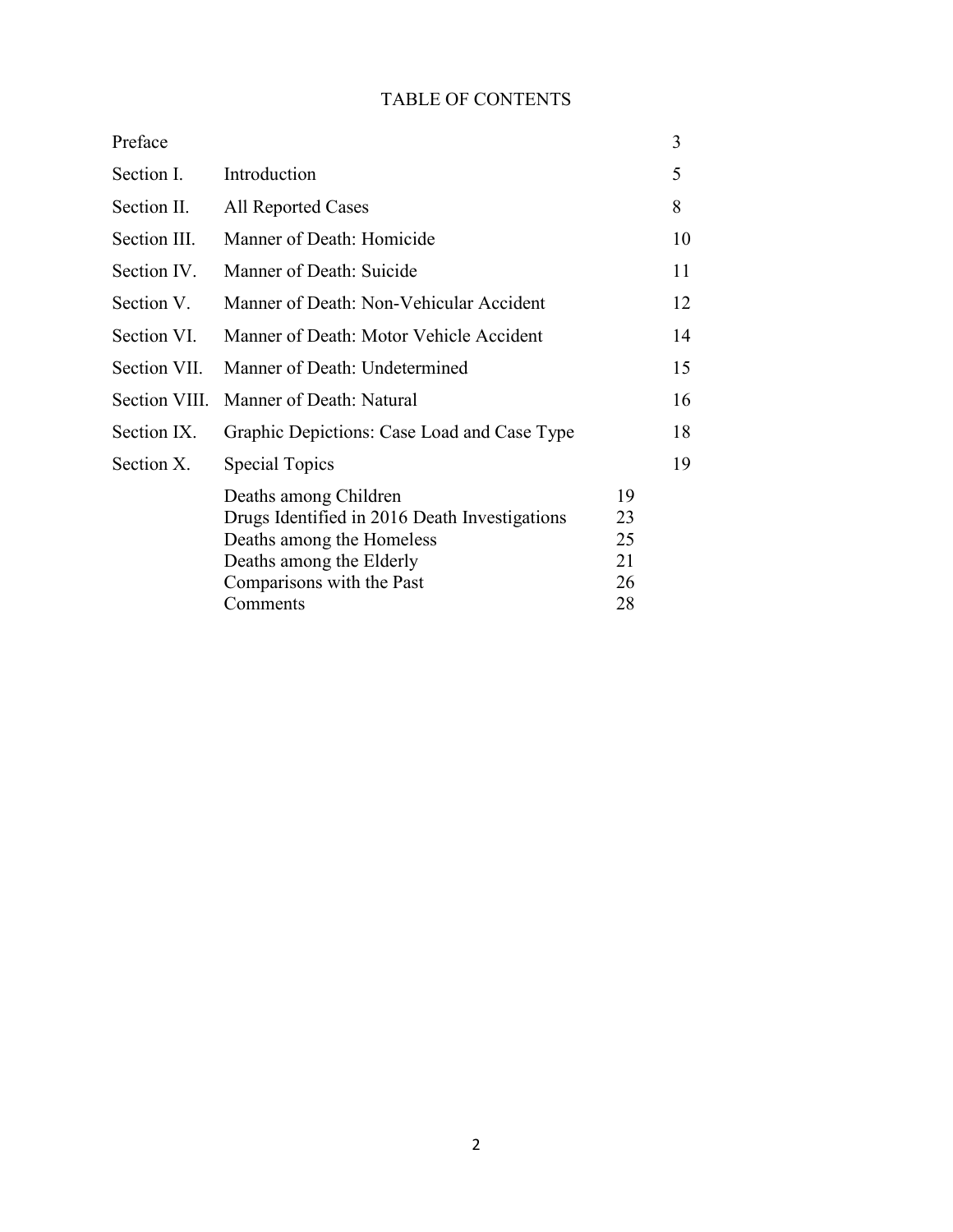#### **Preface**

This Annual Report would not be possible without the dedication and professionalism of the employees who work for and with the Fulton County Medical Examiner's Office in Atlanta, GA.

*Administrative and Support Personnel* John Cross, Deputy Director Paul Desamours, Division Manager Karleshia Bentley, Executive Assistant Quanda Vance, Records and Documents Supervisor Lynette Redding, Medicolegal Transcriptionist Simone Murphy, Medicolegal Transcriptionist Charles Morgan, Customer Service

Shirley Gleaton, Administrative Assistant

*Medical Examiners* Karen E. Sullivan, MD, Interim Chief Medical Examiner Michael M. Heninger, MD, Associate Medical Examiner

#### *Investigative Staff*

Candice Dalton, ME Investigator Dumonder Dawson, Senior ME Investigator Bertram Ennett, ME Investigator Brian Reents, ME Investigator Mark Ruffin, ME Investigator Deltra Arroyo, ME Investigator Guillermo Saldana, ME Investigator

#### *Forensic Technical Support*

Artemus Barnes, Forensic Technician Mary Burgess, Medicolegal Photographer DeOnn Colbert, Morgue Attendant Filomena Fernandes, Forensic Technician Chefrene Gory, Medicolegal Photographer Angie McCray, Forensic Technician Assistant Supervisor Tanya Walker, Forensic Technician Kaneshia Lovelace, Forensic Technician Glenda Washington, Forensic Histotechnologist

*Facility Assistant* Carlo Harper

*Fulton County Government Information Technology* Shenelle Armstrong

Without the above individuals, quality investigation of deaths in Fulton County would not occur, and neither would professional communication with the many agencies and members of the public who are impacted when a death occurs. These employees also care for and maintain a modern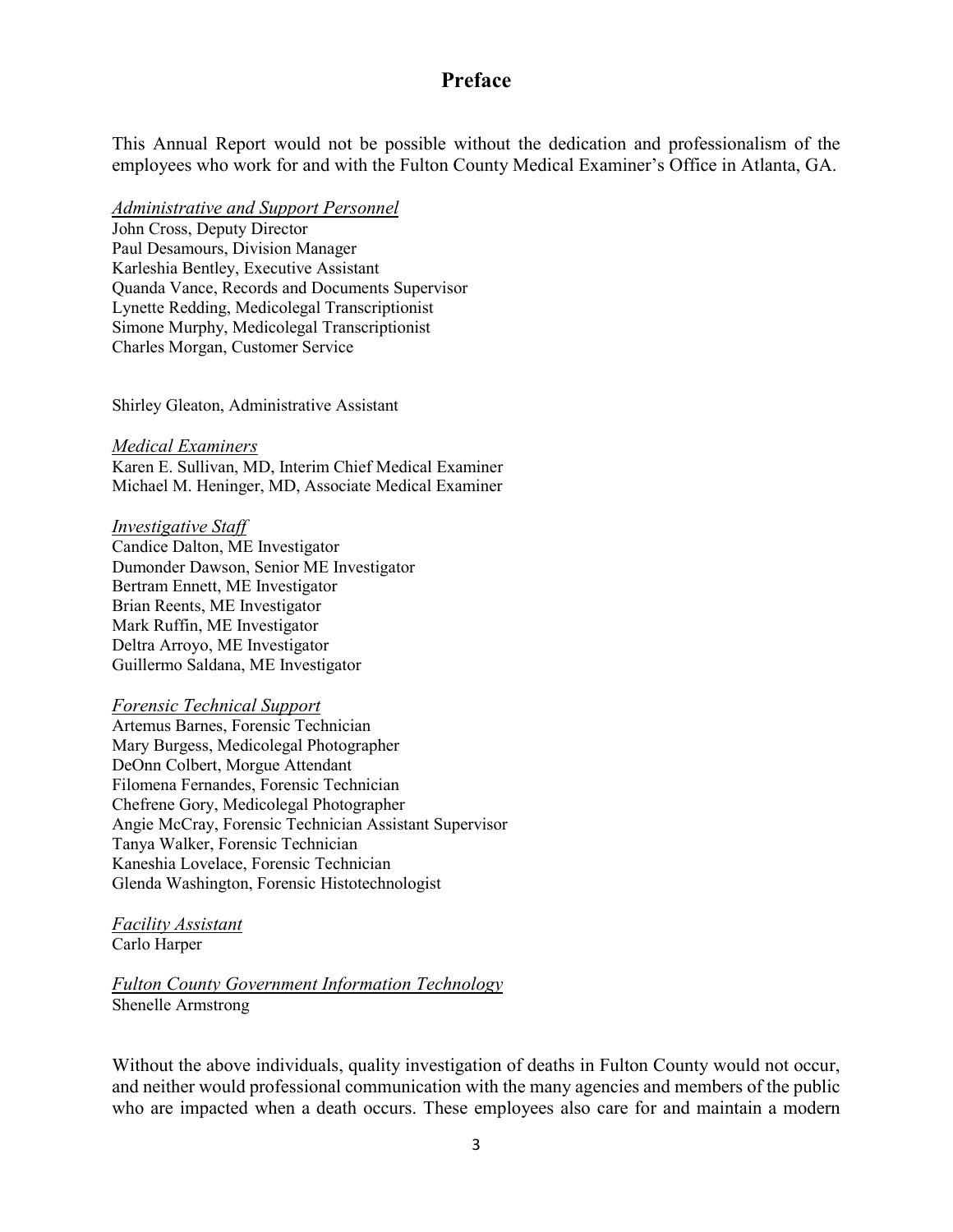facility in which death investigations may be professionally conducted with respect for the dead and at which members of the public, legal, and law enforcement communities can effectively conduct their business.

I thank the employees of the Fulton County Medical Examiner's Office for their dedication, excellence, and professional quality death investigations conducted for the citizens of Fulton County.

It is hoped that the information in this report may be useful to public health, public safety, and other policy and program planners who strive to improve the safety and quality of life.

This Annual Report is for the calendar year 2019. Delay in publication of this report is due in great part to having to merge information from two data sources, as the office implemented a case management system mid-year 2019. Also, it is not uncommon for some death cases to take many months to finalize because of extensive testing or the need for investigative information that takes time to obtain. The Report itself takes time to prepare and must be done while we carry out our usual activities and death investigations, which also takes the time of our staff.

Karen E. Sullivan, MD Interim Chief Medical Examiner January 31, 2021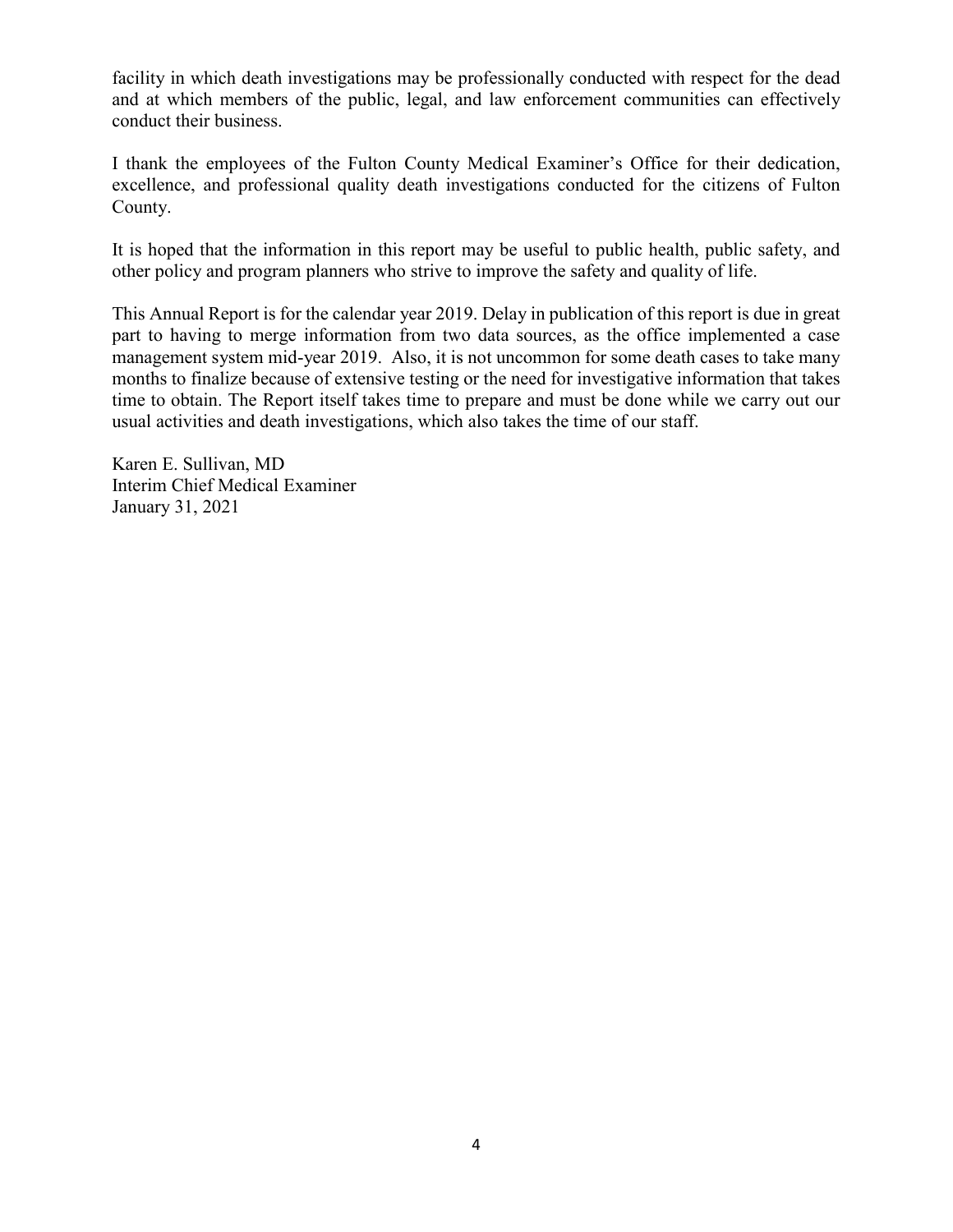## **SECTION I. INTRODUCTION**

The Fulton County Medical Examiner (FCME) serves all non-federal, incorporated, and unincorporated areas within Fulton County. In 2019, these areas include nearly all of the City of Atlanta, Alpharetta, Chattahoochee Hills, College Park, East Point, Fairburn, Hapeville, Johns Creek, Milton, Mountain Park, Palmetto, Roswell, Sandy Springs, the City of South Fulton, and Union City and other areas served by special law enforcement agencies such as the Metropolitan Atlanta Rapid Transit Authority (MARTA) and college police forces. The FCME does not serve the few areas of Federal property within the county such as the Federal Penitentiary, which arranges for its own investigations. Some deaths occurring on state property are investigated by the Georgia Bureau of Investigation (GBI). Under the provisions of the Georgia Death Investigation Act (Official Code of Georgia Annotated 45-16-20), FCME investigates deaths that are suspected or known to have resulted from external causes such as injury or poisoning, those occurring while a person is in custody of law enforcement agencies, and deaths that are sudden, unexpected, and not explained with a reasonable degree of medical probability.

Fulton County covers approximately 527 square miles and has an estimated population of 1,063,937. Countywide, the population is about 45.5% white, 44.5% black, 7.6% Asian, 2.2% two or more races, and 7.2% Hispanic/Latino (July 1, 2019 [www.census.gov\)](http://www.census.gov/).

The laws describing the duties of medical examiners in Georgia are contained mostly in Official Code of Georgia Annotated, Title 45, Chapter 16: Georgia Death Investigations Act. The types of death required to be reported to the medical examiner include:

- Violence (injury)
- Casualty (accident)
- Suicide
- Suddenly when in apparent good health
- When unattended by physician (no doctor who can sign the death certificate)
- Suspicious or unusual
- Children under 7 if death is unexpected or unexplained
- Executions pursuant to death penalty
- Inmate of state hospital or state, county, or city penal institution
- Admitted to hospital unconscious and dying within 24 hours without regaining consciousness

Decisions about autopsies are not mandated and are left to the discretion of the medical examiner. As can be seen, the laws are general enough that jurisdiction may be accepted in a wide variety of cases that are not otherwise specified in law, such as sudden death while under anesthesia, which may be considered to be "sudden and unexpected" or" unusual."

When a death is reported to FCME, jurisdiction is either accepted (AJ) or declined (DJ). If a case is accepted, it means that the medical examiner will be signing the death certificate (certifying the death).

A case is accepted if:

- It meets criteria specified by law as described above, and
- The incident leading to death occurred in Fulton County, or
- If the place of incident or onset of fatal events is unknown, the death occurred or the dead body was found in Fulton County.

A case is declined for one of two reasons:

- The incident leading to death did not occur in Fulton County.
- There is a physician who is willing to sign the death certificate.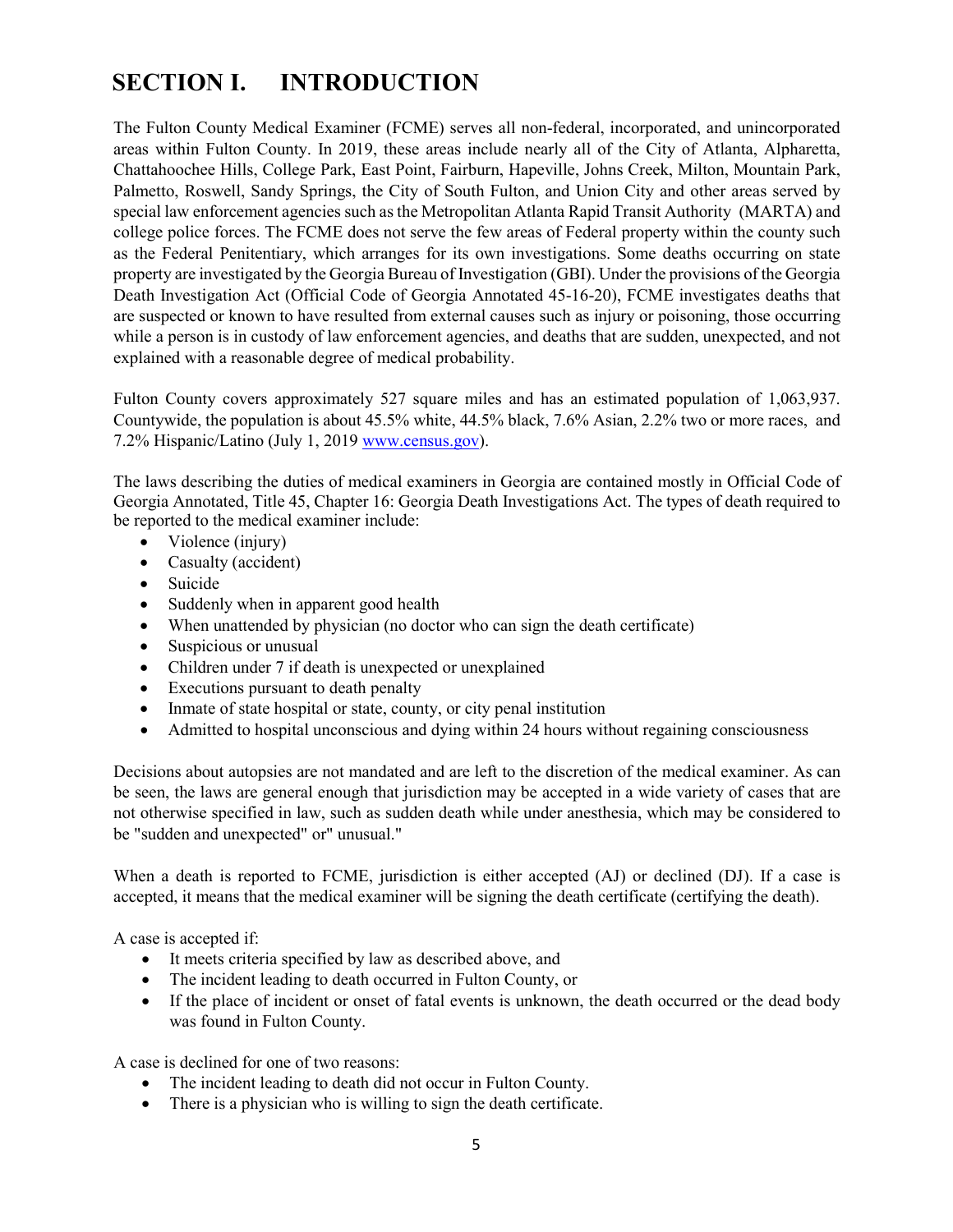The case medical examiner (forensic pathologist) generally uses one of five approaches to certify a death (obtain information to complete the death certificate):

- **Sign-out**: The death certificate is signed without examining the body. These include death certificate review cases.
- **View:** External examination of the body without a dictated report and without toxicology and/or chemistry tests.
- **External Examination**: External examination of the body with a dictated report of the examination. Usually includes toxicology and/or chemistry tests.
- **Autopsy**: Complete autopsy: internal and external examination with dictated report.
- **Limited Dissection:** External examination with internal examination limited to a specific area of the body
	- o May be performed if there is expressed objection to autopsy by the legal next of kin or significant health or safety risks exist for staff and a complete autopsy need not be performed.
	- o A limited dissection is most often performed to rule out skull and/or brain injuries.

There are basic general rules for classifying manner of death:

- **Natural** deaths are due solely to disease and/or the aging process
- **Accident** applies when an injury or poisoning causes death and there is little to no evidence that the injury or poisoning occurred with intent to harm or cause death. The fatal outcome was unintentional.
- **Suicide** results from an injury or poisoning as a result of an intentional self-inflicted act committed to do self-harm or cause one's own death.
- **Homicide** occurs when death results from a volitional act committed by another person to cause harm, fear, or death. Intent to cause death is a common element but is not required for classified as homicide. The classification of homicide for the purpose of death certification neither indicates nor implies criminal intent, which remains a determination within the province of the justice system.
- **Undetermined** or "could not be determined" is a classification used when the information pointing to one manner of death is no more compelling than one or more other competing manners of death, in thorough consideration of all available information.

#### **Budget and Staff**

The operating budget was \$4,613,775.00 for fiscal year 2019. In 2019, the FCME staff consisted of 35 employees including 4 full time physician medical examiners, 11 investigators, 8 administrative support staff, 11 forensic technicians and morgue support staff, and 1 facility support staff. We had one forensic pathology physician in a fellowship training position funded by Emory University School of Medicine.

#### **General Response**

When a death is reported to FCME, the case is assigned a sequential case number. Basic information is obtained on all cases reported. Investigators, in consultation with the on-call medical examiner as needed, make decisions about whether the case should be accepted or declined, if death scene investigation is required, and whether or not the body need be transported to the Fulton County Medical Examiner's Center. The medical examiner then makes decisions about the type of examination to be conducted and the extent of additional testing to be performed. Usually, bodies transported to FCME are ready to be returned to the family and funeral home within 24 hours, or less, if the body has been officially identified.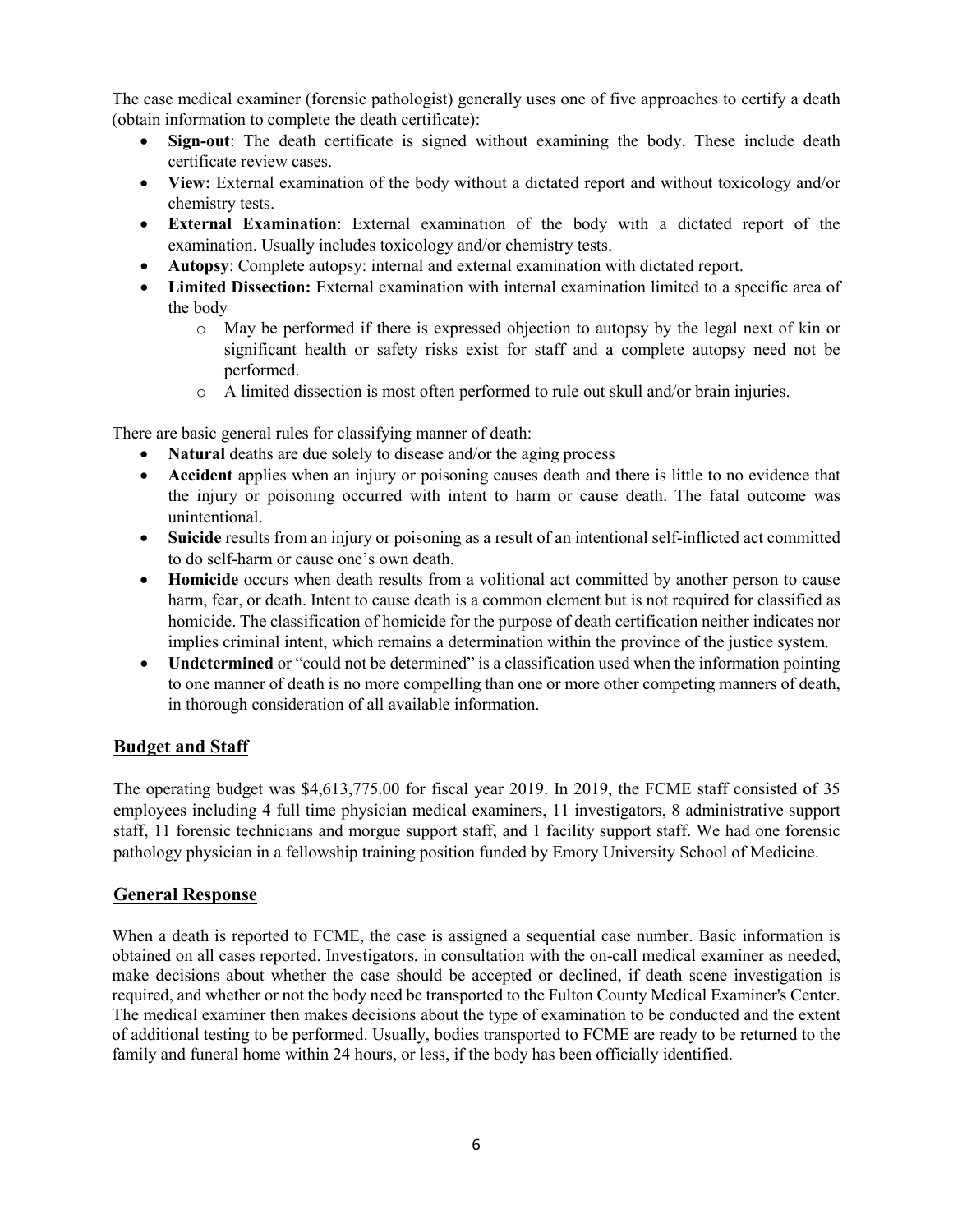For further information about FCME, see our website: [http://www.fultoncountyga.gov/fcme-home.](http://www.fultoncountyga.gov/fcme-home) For further information about medical examiners and death investigation, see the website of the National Association of Medical Examiners at [http://www.thename.org/.](http://www.thename.org/)

#### **Data Source and Analyses**

The data herein are derived from the Holds Our Medical Examiner Records (HOMER) Microsoft Access database (January 1, 2019 – June 15, 2019) & VertiQ Software (June 16, 2019 – December 31, 2019. In 2019 there were 2415 deaths reported to the office. The FCME did not examine any exhumed bodies in 2019.

#### **Race/Ethnicity Categories**

Categorizing race/ethnicity of decedents depends on personal preferences in how race/ethnicity is reported by family members. For our database purposes, race is assigned as follows:

- B: Black/African-American
- W: White/Caucasian
- WH: White Hispanic/Latino
- BH: Black Hispanic/Latino
- H: Hispanic/Latino
- AS: Asian
- PI: Pacific Islander
- NA: Native American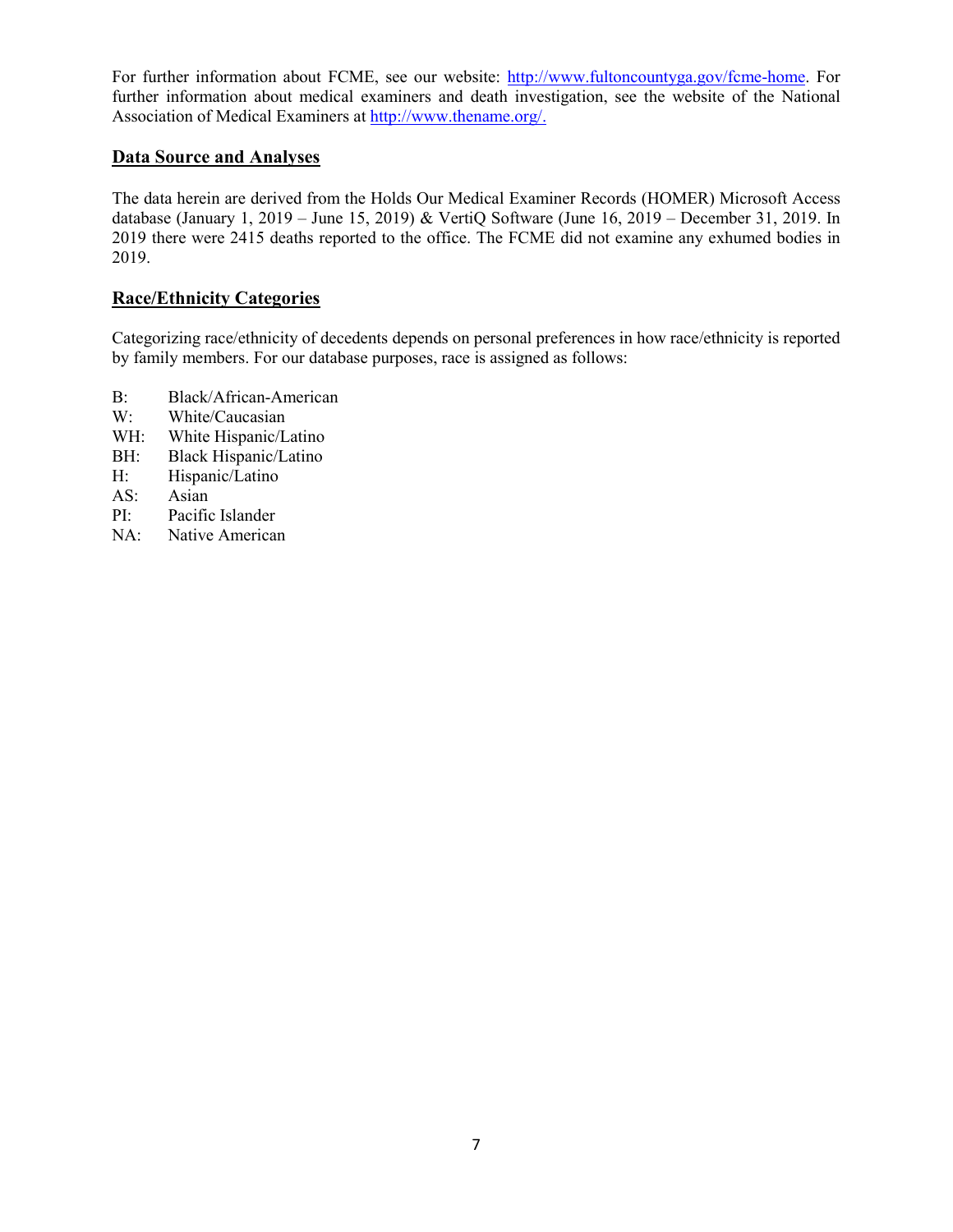## **SECTION II. ALL REPORTED CASES**

**Table 1.** Number of cases Accepted (AJ) and Declined (DJ) by Manner of Death

|              | <b>Manner of Death</b>                          | <b>Frequency</b> | Percent |
|--------------|-------------------------------------------------|------------------|---------|
|              | <b>ACCIDENT</b>                                 |                  |         |
|              | (Non-traffic fatalities)<br><b>ACCIDENT</b> (T) | 340              | 25.1%   |
|              | (Traffic fatalities)                            | 138              | 10.2%   |
| AJ           | <b>HOMICIDE</b>                                 | 183              | 14.0%   |
|              | <b>NATURAL</b>                                  | 515              | 38.0%   |
|              | <b>SUICIDE</b>                                  | 129              | 9.5%    |
|              | <b>UNDETERMINED</b>                             | 49               | 3.6%    |
|              | Total                                           | 1354             | 100.0%  |
|              |                                                 |                  |         |
| <b>DJ</b>    |                                                 | 1068             | 44.1%   |
| AJ           |                                                 | 1354             | 55.9%   |
| <b>TOTAL</b> |                                                 | 2422             | 100.0%  |

**Table 2.** Manner of Death by Procedure, cross-tabulated for Accepted (certified) cases only  $(n=1354)$ 

|                     | Procedure      |                                   |                |                |                              |              |  |  |  |  |
|---------------------|----------------|-----------------------------------|----------------|----------------|------------------------------|--------------|--|--|--|--|
| <b>Manner</b>       | <b>Autopsy</b> | <b>External</b><br><b>PM Exam</b> | <b>Signout</b> | <b>View</b>    | Limited<br><b>Dissection</b> | <b>Total</b> |  |  |  |  |
| <b>ACCIDENT*</b>    | 196            | 124                               | 19             | 0              |                              | 340          |  |  |  |  |
| $ACCIDENT$ $(T)**$  | 107            | 25                                | 4              | $\theta$       | $\mathcal{D}$                | 138          |  |  |  |  |
| <b>HOMICIDE</b>     | 181            |                                   | 0              | 0              |                              | 183          |  |  |  |  |
| <b>NATURAL</b>      | 255            | 225                               | 28             | 0              | 8                            | 515          |  |  |  |  |
| <b>SUICIDE</b>      | 106            | 18                                | 0              | 0              |                              | 129          |  |  |  |  |
| <b>UNDETERMINED</b> | 37             | 9                                 |                | $\overline{2}$ |                              | 49           |  |  |  |  |
| <b>Total</b>        | 882            | 402                               | 52             | ↑              | 7                            | 1354         |  |  |  |  |

- **\* Non traffic-related accidents**
- **\*\* Traffic-related accidents**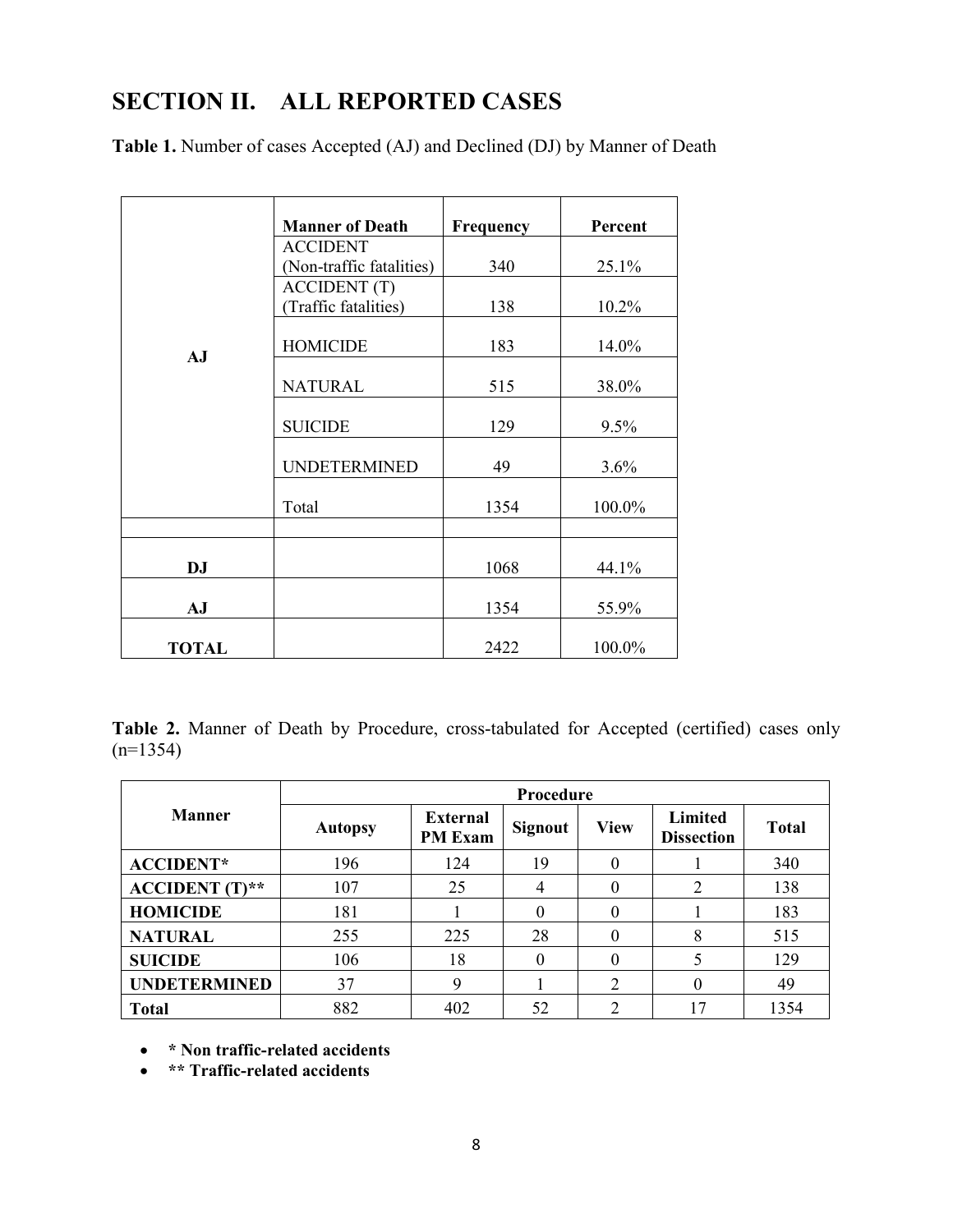| <b>Police Jurisdiction</b> | <b>TOTAL</b><br>Non-<br><b>Natural</b> | <b>Accident</b> | <b>Accident</b><br>(Traffic) | Homicide         | <b>Suicide</b>   | Undetermined     |
|----------------------------|----------------------------------------|-----------------|------------------------------|------------------|------------------|------------------|
| Alpharetta                 | 21                                     | 9               | 3                            | $\mathbf{1}$     | 6                | $\overline{2}$   |
| Atlanta                    | 372                                    | 174             | 31                           | 101              | 47               | 19               |
| College Park               | 19                                     | 5               | 3                            | 8                | 1                | $\overline{2}$   |
| East Point                 | 31                                     | 6               | $\overline{2}$               | 13               | 6                | $\overline{4}$   |
| Fairburn                   | 5                                      | $\overline{2}$  | 1                            | 1                | 1                | $\boldsymbol{0}$ |
| <b>Fulton County</b>       | 15                                     | 5               | $\overline{2}$               | 4                | $\overline{2}$   | $\overline{2}$   |
| Hapeville                  | $\overline{4}$                         | 3               | $\boldsymbol{0}$             | $\boldsymbol{0}$ |                  | $\boldsymbol{0}$ |
| Johns Creek                | 10                                     | 5               | $\boldsymbol{0}$             | $\boldsymbol{0}$ | 5                | $\boldsymbol{0}$ |
| Milton                     | $\overline{4}$                         | 1               |                              | $\boldsymbol{0}$ | $\boldsymbol{0}$ | $\overline{2}$   |
| Palmetto                   | $\overline{2}$                         |                 |                              | $\boldsymbol{0}$ | $\theta$         | $\boldsymbol{0}$ |
| Roswell                    | 33                                     | 12              | $\overline{2}$               | 5                | 12               | $\overline{2}$   |
| Sandy Springs              | 31                                     | 21              | 3                            | $\mathbf{1}$     | $\overline{4}$   | $\overline{2}$   |
| <b>Union City</b>          | 19                                     | 9               | $\mathbf{0}$                 | 6                | $\overline{2}$   | $\overline{2}$   |
| <b>Total Above</b>         | 566                                    | 253             | 49                           | 140              | 87               | 37               |
| Other or Unspecified*      | 98                                     | 21              | 8                            | 28               | 28               | 13               |
| All Cases                  | 664                                    | 274             | 57                           | 168              | 115              | 50               |

**Table 3.** Police Jurisdiction for Non-Natural Manners of Death

\* Includes other police jurisdictions such as MARTA and college campus police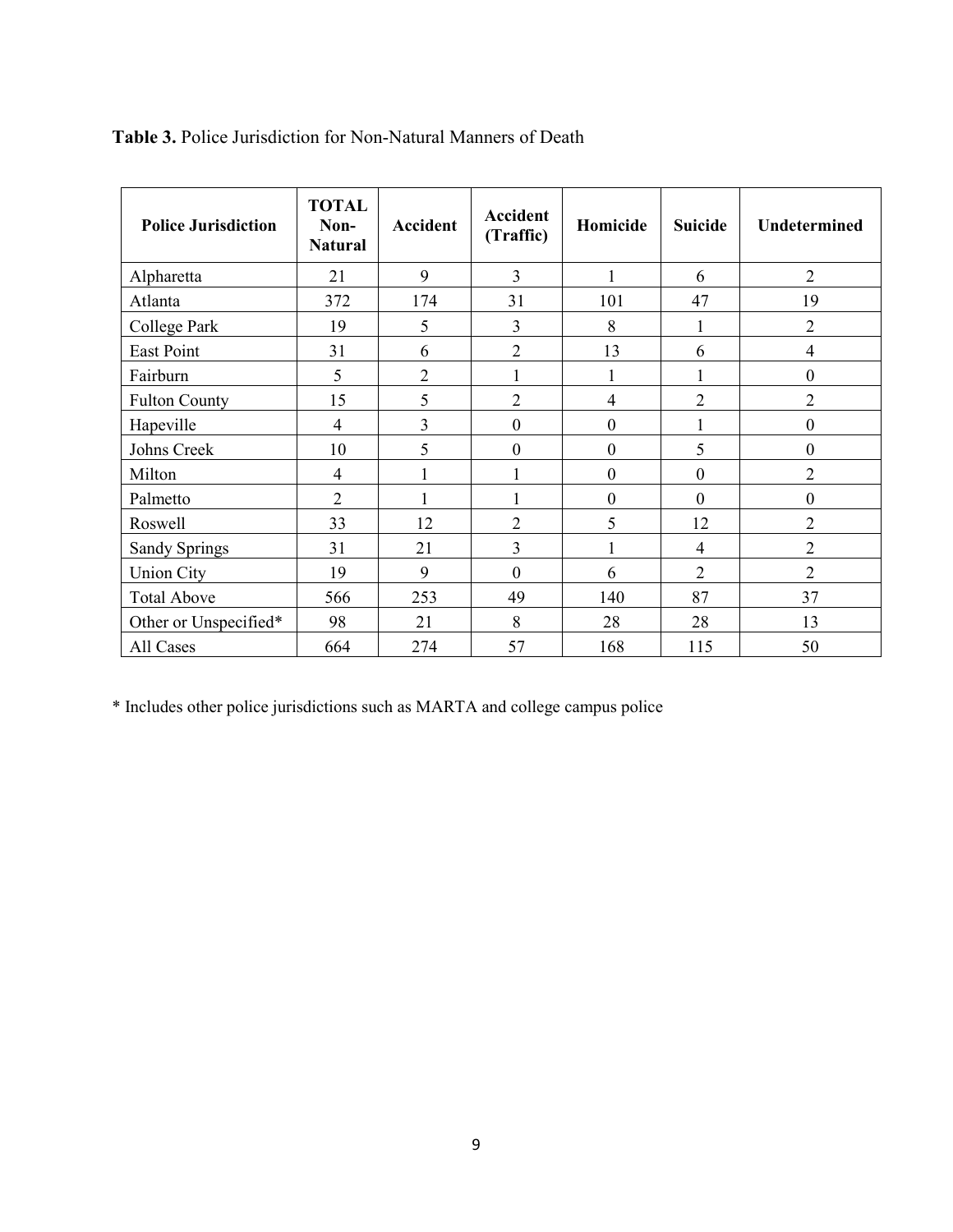| <b>HOMICIDES</b>             |                |  |  |  |  |  |  |  |
|------------------------------|----------------|--|--|--|--|--|--|--|
| <b>Case Code</b>             | <b>Number</b>  |  |  |  |  |  |  |  |
| Asphyxia-Compression         | 5              |  |  |  |  |  |  |  |
| <b>Blunt Force</b>           | 9              |  |  |  |  |  |  |  |
| Drowning-Pool                | $\mathfrak{D}$ |  |  |  |  |  |  |  |
| Gun-Not Specified            | 135            |  |  |  |  |  |  |  |
| Gun-Handgun                  | 8              |  |  |  |  |  |  |  |
| Gun-Revolver                 |                |  |  |  |  |  |  |  |
| Gun-Rifle                    |                |  |  |  |  |  |  |  |
| Homicidal Violence NOS       |                |  |  |  |  |  |  |  |
| Malnourishment-Neglect       |                |  |  |  |  |  |  |  |
| MVA-Occupant                 |                |  |  |  |  |  |  |  |
| MVA-Pedestrian               |                |  |  |  |  |  |  |  |
| <b>MVA-NOS</b>               | 3              |  |  |  |  |  |  |  |
| Seizure Disorder-Post Trauma |                |  |  |  |  |  |  |  |
| Sharp Instrument             | 12             |  |  |  |  |  |  |  |
| Torso Compression            |                |  |  |  |  |  |  |  |

## **SECTION III: Homicides (n = 183)**

#### **Homicides: Age, Race, and Sex**

|              | $\leq 10$        | $11 - 20$        | $21 - 30$        | $31 - 40$      | $41 - 50$    | 51-60          | $61 - 70$        | $71+$            | <b>Total</b>     |
|--------------|------------------|------------------|------------------|----------------|--------------|----------------|------------------|------------------|------------------|
| <b>WM</b>    | $\boldsymbol{0}$ | $\boldsymbol{0}$ |                  | 3              | 3            | $\overline{2}$ | $\boldsymbol{0}$ | $\theta$         | 9                |
| WF           | $\theta$         |                  | $\boldsymbol{0}$ | $\overline{2}$ | $\mathbf{0}$ | $\theta$       | $\theta$         | $\boldsymbol{0}$ | 3                |
| <b>BM</b>    |                  | 25               | 50               | 35             | 13           | 15             |                  | $\theta$         | 140              |
| <b>BF</b>    | $\overline{2}$   | 6                | 5                | 6              | 7            |                | $\theta$         | $\theta$         | 27               |
| HM           | $\theta$         | $\mathbf{0}$     | $\theta$         |                | $\mathbf{0}$ | $\theta$       | $\theta$         | $\theta$         |                  |
| <b>HF</b>    | $\Omega$         |                  | $\theta$         | $\overline{0}$ |              | $\Omega$       | $\theta$         | $\Omega$         | 2                |
| AM           | $\mathbf{0}$     | $\theta$         | $\boldsymbol{0}$ | $\overline{0}$ | $\theta$     | $\theta$       | $\theta$         | $\theta$         | $\boldsymbol{0}$ |
| AF           | $\theta$         | $\mathbf{0}$     | $\theta$         | $\theta$       | $\mathbf{0}$ | $\Omega$       | $\theta$         | $\theta$         | $\mathbf{0}$     |
| Other        | $\Omega$         | $\mathbf{0}$     | $\mathbf{0}$     | $\theta$       | $\mathbf{0}$ |                | $\theta$         | $\Omega$         |                  |
| <b>Total</b> | 3                | 33               | 56               | 47             | 24           | 19             |                  | $\boldsymbol{0}$ | 183              |

- Firearms were involved in 80.0% of homicides.
- 91.3% of homicide victims were black/African-American.
- 82.0% of homicide victims were men.
- 77.0% of homicide victims were black men, 61.0% of which were 40 years of age or younger.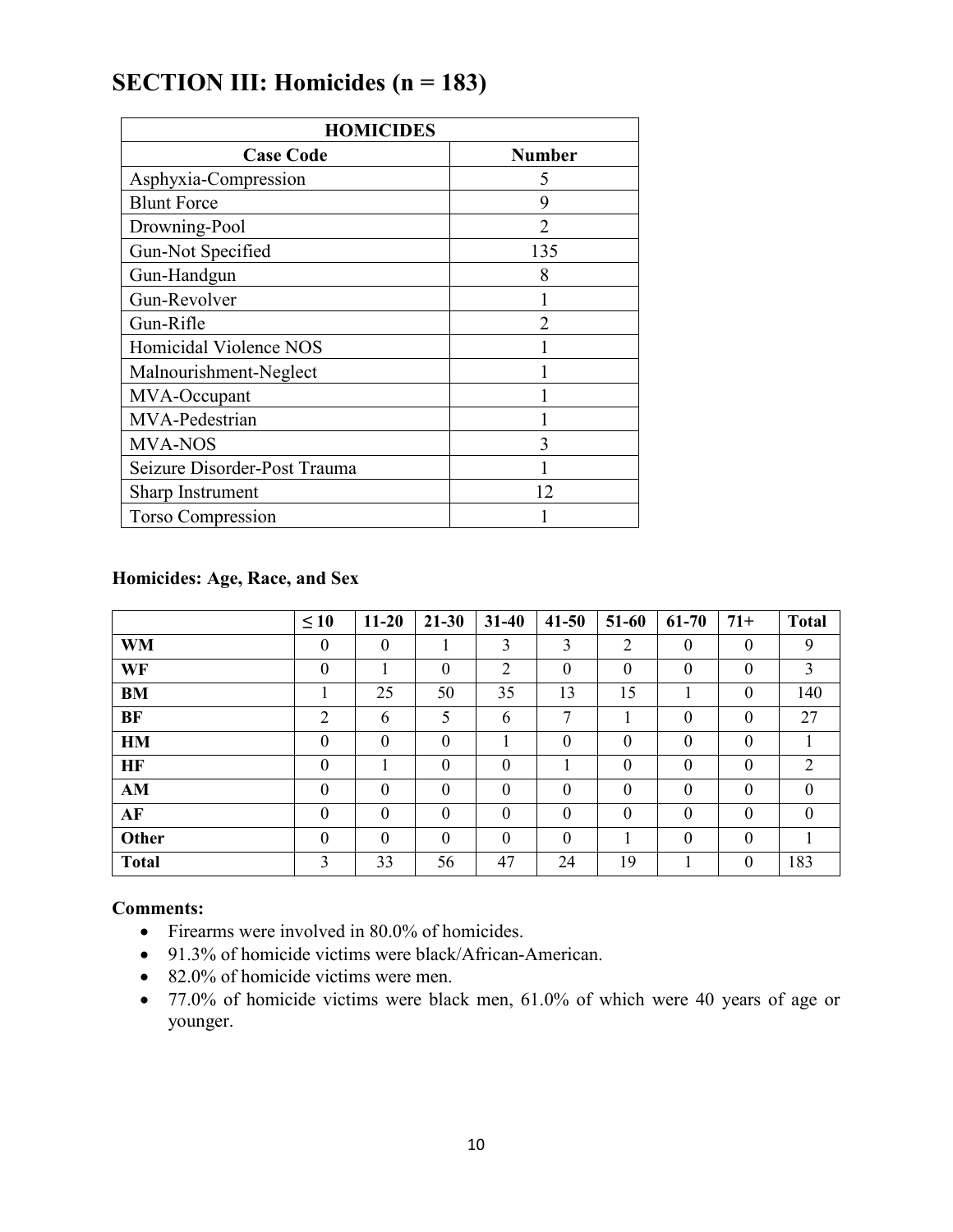## **SECTION IV: Suicides (n = 129)**

| <b>Suicides</b>             |                |  |  |  |  |  |  |
|-----------------------------|----------------|--|--|--|--|--|--|
| <b>Case Code</b>            | <b>Number</b>  |  |  |  |  |  |  |
| Asphyxia and drug toxicity  |                |  |  |  |  |  |  |
| Asphyxia-Hanging            | 29             |  |  |  |  |  |  |
| Asphyxia-Suffocation        | 2              |  |  |  |  |  |  |
| Automobile Fixed Object     | 1              |  |  |  |  |  |  |
| Drowning-Pool/Spa           | 1              |  |  |  |  |  |  |
| Drug Death-Poisoning        | 12             |  |  |  |  |  |  |
| Gun-Handgun                 | 24             |  |  |  |  |  |  |
| Gun-Not Specified           | 32             |  |  |  |  |  |  |
| Gun-Pistol                  | 1              |  |  |  |  |  |  |
| Gun-Revolver                | 6              |  |  |  |  |  |  |
| Gun-Shotgun                 | 3              |  |  |  |  |  |  |
| Hemorrhage-Catheter removal | 1              |  |  |  |  |  |  |
| Jump from Height            | 7              |  |  |  |  |  |  |
| MVA-Driver                  | 2              |  |  |  |  |  |  |
| Pedestrian vs. Train        | $\overline{c}$ |  |  |  |  |  |  |
| Pedestrian vs. Vehicle      | 1              |  |  |  |  |  |  |
| Poisoning-Hydrogen sulfide  | 1              |  |  |  |  |  |  |
| Sharp Instrument            |                |  |  |  |  |  |  |
| Vitiated Atmosphere         | $\overline{c}$ |  |  |  |  |  |  |

#### **Suicides: Age, Race, and Sex**

|              | $\leq 10$      | $11 - 20$ | $21 - 30$ | $31 - 40$ | $41 - 50$ | 51-60          | $61 - 70$    | $71+$          | unknown  | <b>Total</b>   |
|--------------|----------------|-----------|-----------|-----------|-----------|----------------|--------------|----------------|----------|----------------|
| <b>WM</b>    | $\overline{0}$ |           | 11        | 9         | 14        | 10             | 4            | 7              |          | 57             |
| WF           | $\theta$       | ↑         | 3         | 3         | 6         | 3              |              |                | $\theta$ | 19             |
| <b>BM</b>    | 0              | 5         | 9         | 10        | 8         | 3              | 0            |                | $\Omega$ | 36             |
| <b>BF</b>    | 0              | $\theta$  | 3         | 3         |           | $\overline{2}$ |              |                | $\theta$ | 11             |
| <b>HM</b>    | $\theta$       |           | $\theta$  | $\theta$  |           | $\theta$       | $\theta$     | $\overline{0}$ | $\theta$ | $\overline{2}$ |
| <b>HF</b>    | $\theta$       | $\Omega$  | $\theta$  | $\theta$  | $\theta$  | $\theta$       | $\theta$     | $\theta$       | $\theta$ | $\theta$       |
| AM           | 0              |           | $\theta$  | $\theta$  |           | $\overline{0}$ | $\mathbf{0}$ | $\overline{0}$ | $\theta$ | $\overline{2}$ |
| AF           | $\theta$       | $\theta$  | $\theta$  | $\theta$  | $\theta$  | $\theta$       | $\theta$     | $\overline{0}$ | $\theta$ | $\theta$       |
| Other        | $\theta$       | $\theta$  |           | $\theta$  |           | $\theta$       | $\theta$     | $\theta$       | $\theta$ | $\overline{2}$ |
| <b>Total</b> | 0              | 10        | 27        | 25        | 32        | 18             | 6            | 10             |          | 129            |

- 51.2% of suicides involved firearms.
- Suicide by hanging or drug poisoning was the second most common method.
- 7.8% of suicides were in persons 20 years of age or younger.
- 60.0% of suicides involved white decedents. 36.4% involved black decedents.
- 72.1% of suicide victims were male.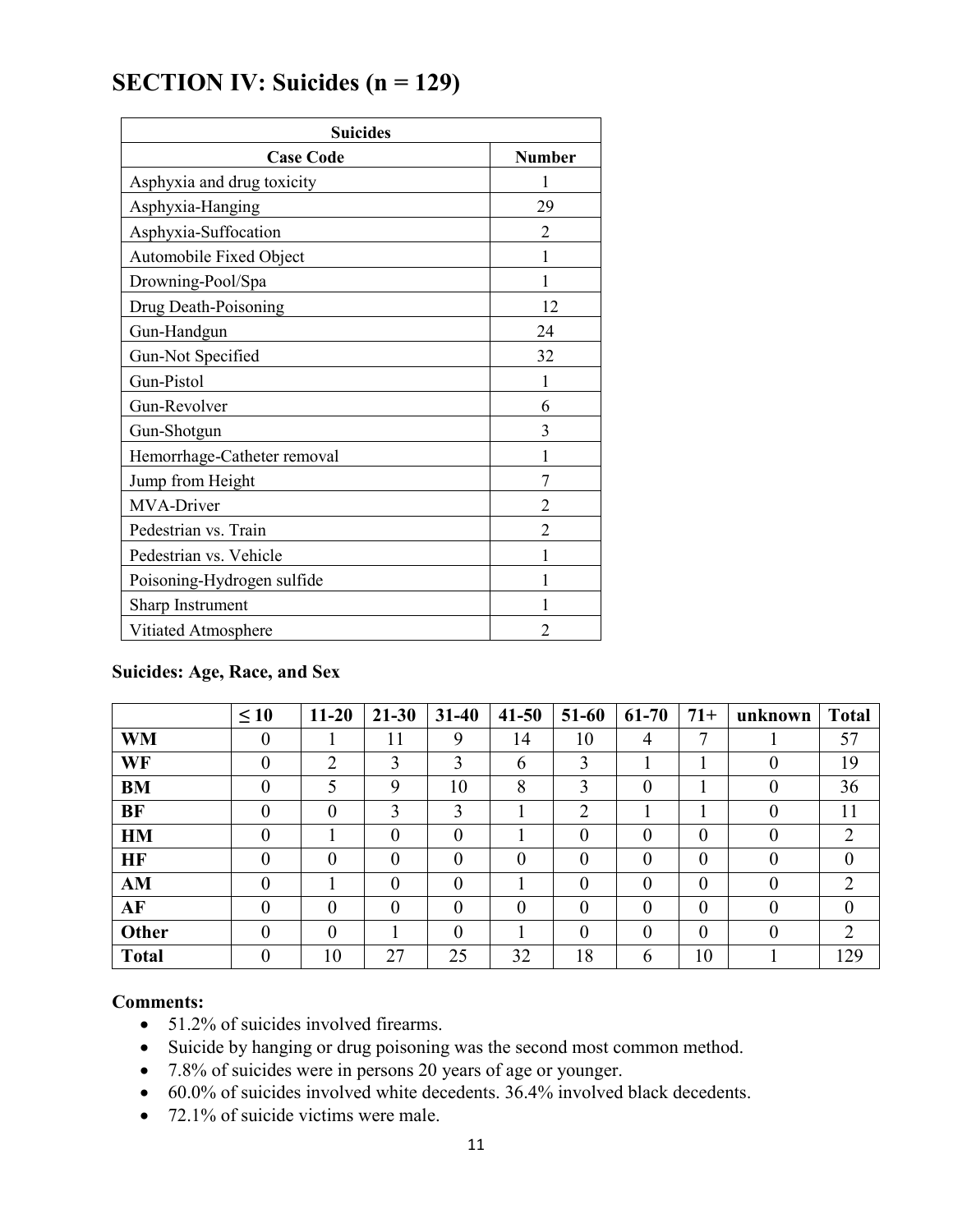| <b>Accidents (Non-Traffic)</b> |                |  |  |  |  |  |
|--------------------------------|----------------|--|--|--|--|--|
| <b>Case Code</b>               | <b>Number</b>  |  |  |  |  |  |
| Null                           | $\mathbf{1}$   |  |  |  |  |  |
| <b>Adverse Medication</b>      | $\mathbf{1}$   |  |  |  |  |  |
| Airway Occlusion - Internal    | 1              |  |  |  |  |  |
| Anaphylaxis - Insect           | $\mathbf{1}$   |  |  |  |  |  |
| Asphyxia-Compression           | 5              |  |  |  |  |  |
| Asphyxia-Foreign body          | $\overline{2}$ |  |  |  |  |  |
| Asphyxia-Food                  | $\mathbf{1}$   |  |  |  |  |  |
| Asphyxia-Foreign body          | $\mathbf{1}$   |  |  |  |  |  |
| Asphyxia-Hanging               | $\overline{2}$ |  |  |  |  |  |
| Asphyxia-NOS                   | $\overline{2}$ |  |  |  |  |  |
| Asphyxia-Positional            | $\overline{2}$ |  |  |  |  |  |
| Asphyxia-Suffocation           | $\mathbf{1}$   |  |  |  |  |  |
| <b>Blunt Force</b>             | 6              |  |  |  |  |  |
| Carbon Monoxide                | $\mathbf{1}$   |  |  |  |  |  |
| Cardiac-ASCVD-IHD              | $\overline{3}$ |  |  |  |  |  |
| Cardiac-Hypertension           | 3              |  |  |  |  |  |
| Choking                        | $\mathbf{1}$   |  |  |  |  |  |
| <b>Diabetes</b>                | $\overline{2}$ |  |  |  |  |  |
| Drowning-Pool                  | 5              |  |  |  |  |  |
| Drowning-Pool/Spa              | 1              |  |  |  |  |  |
| Drug Death                     | 192            |  |  |  |  |  |
| Electrocution                  | $\overline{7}$ |  |  |  |  |  |
| Explosion                      | $\mathbf{1}$   |  |  |  |  |  |
| Fall - NOS                     | 40             |  |  |  |  |  |
| Fall – Ground level            | 23             |  |  |  |  |  |
| Fall - From Height             | 7              |  |  |  |  |  |
| Fall - From moving object      | $\mathbf{1}$   |  |  |  |  |  |
| Fall - Standing Height         | 7              |  |  |  |  |  |
| Fall - Downstairs              | 6              |  |  |  |  |  |
| Fire death                     | $\overline{2}$ |  |  |  |  |  |
| Hypothermia-Exogenous          | 10             |  |  |  |  |  |
| MARTA-Train                    | $\mathbf{1}$   |  |  |  |  |  |
| MVA-Pedestrian                 | $\mathbf{1}$   |  |  |  |  |  |

## **SECTION V: Non-Vehicular Accidents (n = 340)**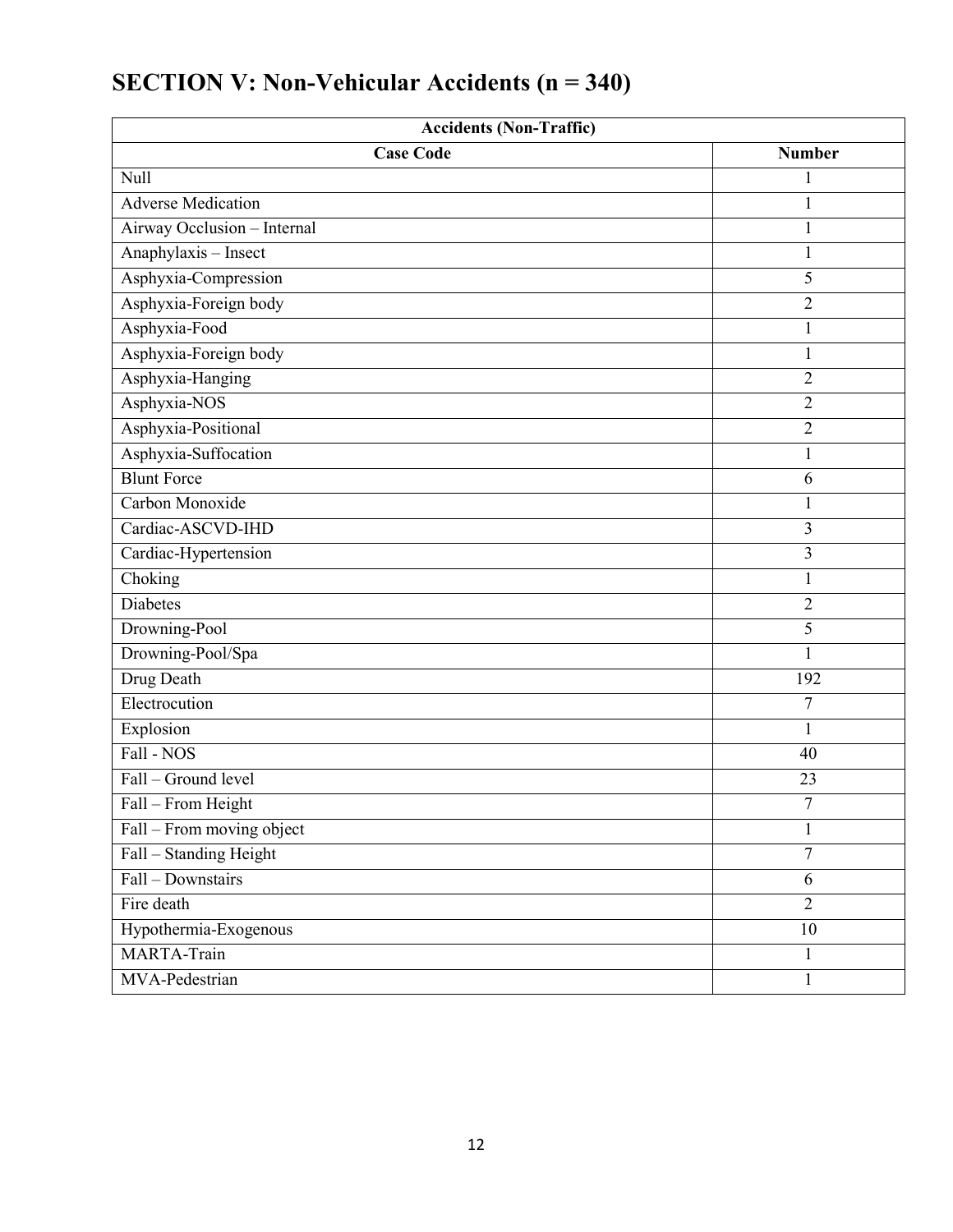|              | $\leq 10$      | $11 - 20$        | $21 - 30$        | $31-40$        | $41 - 50$      | 51-60          | $61 - 70$      | $71+$          | <b>Total</b> |
|--------------|----------------|------------------|------------------|----------------|----------------|----------------|----------------|----------------|--------------|
| <b>WM</b>    | $\overline{0}$ | 3                | 10               | 24             | 11             | 17             | 12             | 19             | 96           |
| WF           | $\overline{2}$ |                  | 4                | 8              | $\overline{2}$ | 6              | 3              | 22             | 48           |
| <b>BM</b>    | 5              | $\overline{2}$   | 7                | 14             | 22             | 30             | 32             | 16             | 128          |
| <b>BF</b>    | $\overline{2}$ | $\boldsymbol{0}$ | 4                | 10             | 3              | 20             | 7              | 11             | 57           |
| <b>HM</b>    | $\theta$       | $\theta$         | $\boldsymbol{0}$ | $\overline{0}$ | $\overline{2}$ | $\overline{0}$ | $\overline{0}$ | $\theta$       | 2            |
| HF           | $\theta$       | $\theta$         | $\theta$         | $\theta$       | $\theta$       | $\theta$       | $\theta$       |                |              |
| AM           | $\overline{0}$ | $\theta$         | $\boldsymbol{0}$ | $\overline{2}$ | $\theta$       |                | $\overline{0}$ | $\overline{2}$ | 5            |
| AF           | $\theta$       | $\theta$         | $\boldsymbol{0}$ | $\theta$       | $\theta$       | $\theta$       |                | $\overline{2}$ | 3            |
| Other        | $\theta$       | $\theta$         | $\overline{0}$   | $\overline{0}$ | $\theta$       | $\theta$       | $\theta$       | $\theta$       | $\theta$     |
| <b>Total</b> | 9              | 6                | 25               | 58             | 40             | 74             | 55             | 73             | 340          |

#### **Non-Vehicular Accidents: Age, Race, and Sex**

- The most common cause of accidental deaths was due to drug use which accounted for 56.5% of accidental deaths.
- Falls, usually among elderly persons, was the second most common cause of accidental death  $(25.0\%)$
- 21.5% of accidental deaths were among persons 71+ years of age or older.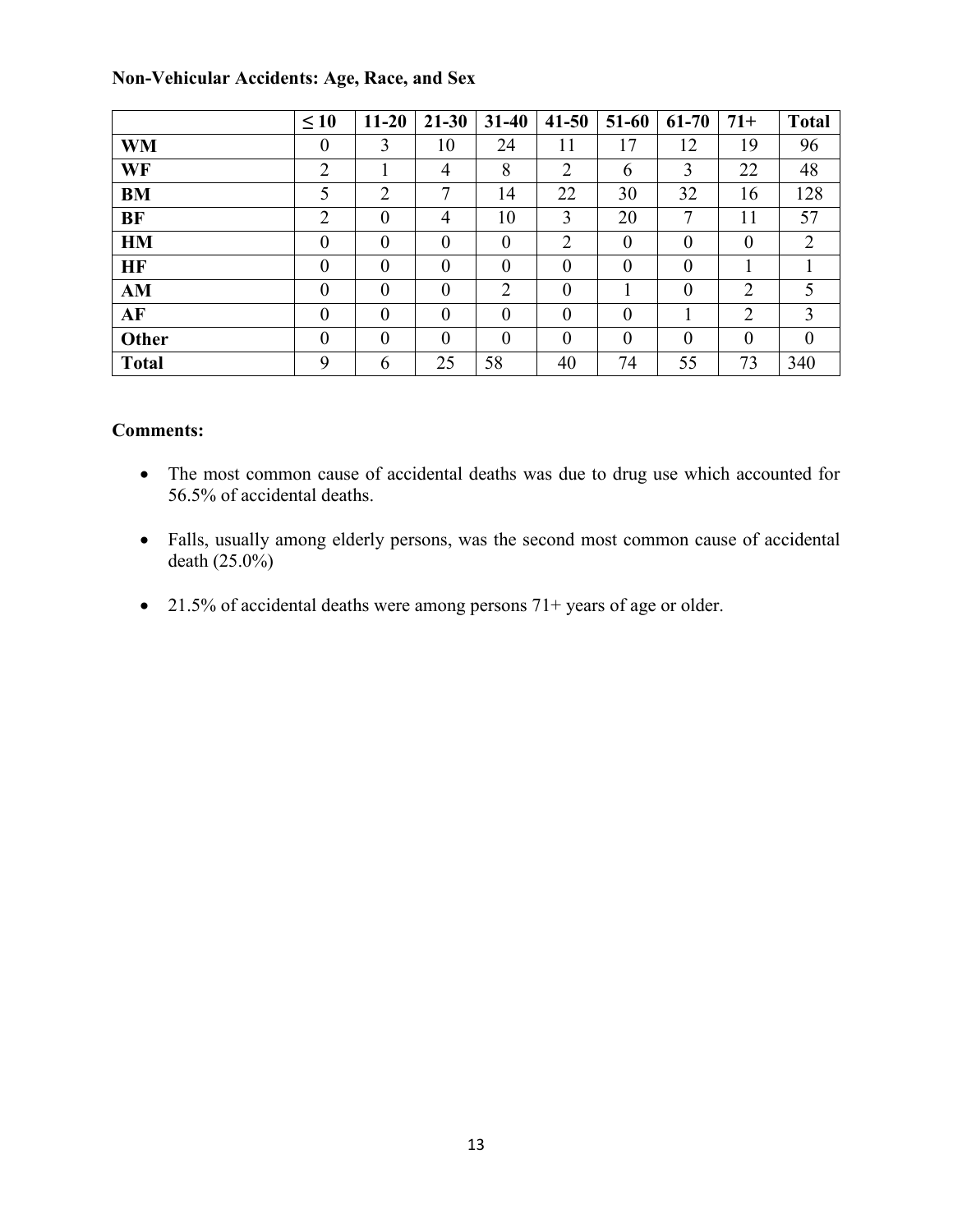| <b>Accidents (Traffic)</b>       |                |  |  |  |  |  |  |  |
|----------------------------------|----------------|--|--|--|--|--|--|--|
| <b>Case Code</b>                 | <b>Number</b>  |  |  |  |  |  |  |  |
| Asphyxia-Compression             | 2              |  |  |  |  |  |  |  |
| ATV-Rollover                     | 1              |  |  |  |  |  |  |  |
| ATV vs. Truck                    | 1              |  |  |  |  |  |  |  |
| Automobile vs. Automobile        | 10             |  |  |  |  |  |  |  |
| Automobile vs. Bicycle           | 3              |  |  |  |  |  |  |  |
| Automobile vs. Fixed Object      | 11             |  |  |  |  |  |  |  |
| Automobile - Rollover            | 1              |  |  |  |  |  |  |  |
| Automobile vs. Truck             | 7              |  |  |  |  |  |  |  |
| Electric Scooter vs. Automobile  | $\overline{2}$ |  |  |  |  |  |  |  |
| Motorcycle vs. Automobile        | $\overline{c}$ |  |  |  |  |  |  |  |
| Motorcycle vs. Fixed Object      | $\mathbf{1}$   |  |  |  |  |  |  |  |
| Motorcycle vs. Truck             | $\overline{2}$ |  |  |  |  |  |  |  |
| Motorcycle vs. Unknown           | 1              |  |  |  |  |  |  |  |
| $MVA - NOS$                      | 10             |  |  |  |  |  |  |  |
| MVA-Bicyclist                    | $\overline{2}$ |  |  |  |  |  |  |  |
| MVA-Driver                       | 26             |  |  |  |  |  |  |  |
| MVA-Motorcyclist/Driver          | 11             |  |  |  |  |  |  |  |
| MVA-Motorcyclist/Rider           | 1              |  |  |  |  |  |  |  |
| MVA-Occupant                     | 8              |  |  |  |  |  |  |  |
| MVA-Pedestrian                   | 15             |  |  |  |  |  |  |  |
| Pedestrian vs. Automobile        | 13             |  |  |  |  |  |  |  |
| Pedestrian vs. Bus               | 1              |  |  |  |  |  |  |  |
| Pedestrian vs. Multiple Vehicles | 1              |  |  |  |  |  |  |  |
| Pedestrian vs. unknown           | 6              |  |  |  |  |  |  |  |

## **SECTION VI: Motor Vehicle Accidents (n = 138)**

#### **Motor Vehicle Accidents: Age, Race, and Sex**

|              | $\leq 10$        | $11 - 20$ | $21 - 30$        | $31-40$        | $41 - 50$ | 51-60          | 61-70          | $71+$          | <b>Total</b> |
|--------------|------------------|-----------|------------------|----------------|-----------|----------------|----------------|----------------|--------------|
| <b>WM</b>    | $\boldsymbol{0}$ | 2         | 8                | $\overline{2}$ | 5         | 3              | 5              | $\theta$       | 25           |
| WF           | $\overline{0}$   | $\theta$  | $\boldsymbol{0}$ | 3              |           |                | $\overline{0}$ | 3              | 8            |
| <b>BM</b>    | $\overline{0}$   | 6         | 11               | 14             | 13        | 10             | 5              | 4              | 63           |
| <b>BF</b>    |                  |           | 10               | 5              | 3         | 4              | 6              | $\overline{2}$ | 32           |
| <b>HM</b>    | $\overline{0}$   |           | 3                | $\theta$       | $\theta$  |                | $\overline{0}$ | 0              | 5            |
| <b>HF</b>    | $\theta$         | $\theta$  | $\theta$         | $\Omega$       | $\theta$  |                | $\overline{0}$ | 0              |              |
| AM           | $\overline{0}$   | $\theta$  | $\theta$         | $\theta$       | $\theta$  | $\theta$       | $\theta$       |                | $\Omega$     |
| AF           | $\theta$         | $\theta$  | $\theta$         | $\theta$       | $\theta$  |                | $\overline{0}$ | 0              | $\Omega$     |
| Other        | $\theta$         | $\theta$  | $\overline{2}$   | $\theta$       |           | $\overline{0}$ | $\overline{0}$ | 0              | 4            |
| <b>Total</b> |                  | 10        | 34               | 24             | 23        | 21             | 16             | 9              | 138          |

**Comments:** 25.0% of motor vehicle accidents were among the 21-30 age group. 46.1% of motor vehicle accidents were black males, followed by 23.2% black females.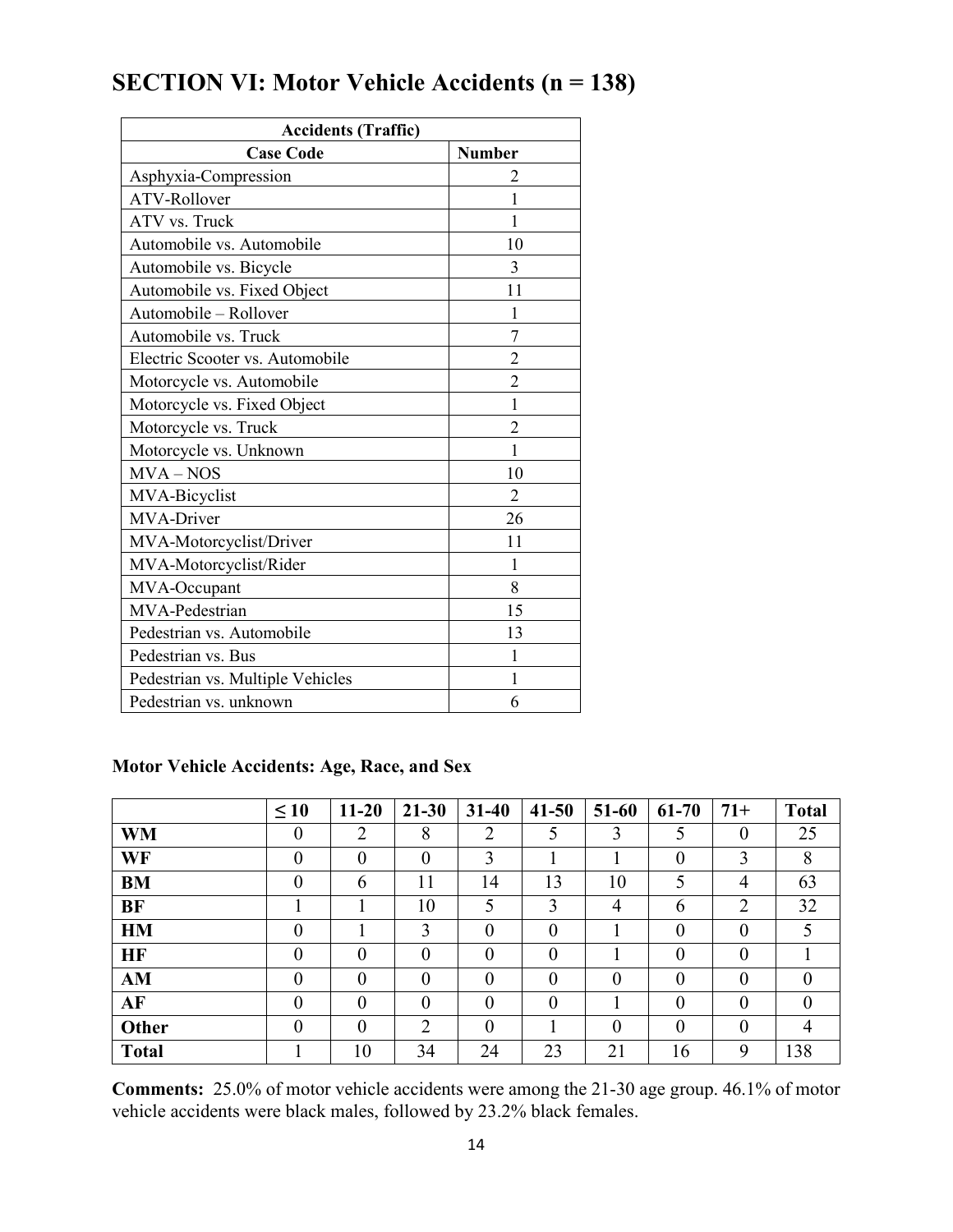## **SECTION VII: Undetermined Manner of Death (n = 49)**

| Undetermined                      |               |  |  |  |  |  |
|-----------------------------------|---------------|--|--|--|--|--|
| <b>Case Code</b>                  | <b>Number</b> |  |  |  |  |  |
| Accident vs. Homicide             |               |  |  |  |  |  |
| <b>Blunt Force</b>                | 3             |  |  |  |  |  |
| Drug Death-Poisoning              | 12            |  |  |  |  |  |
| Fire Death                        |               |  |  |  |  |  |
| Gun-Handgun                       |               |  |  |  |  |  |
| Gun-Not Specified                 |               |  |  |  |  |  |
| Homicide vs. Natural              |               |  |  |  |  |  |
| Intrauterine fetal demise         |               |  |  |  |  |  |
| Suddened unexplained infant death |               |  |  |  |  |  |
| Undetermined                      | 16            |  |  |  |  |  |

#### **Undetermined Manner of Death: Age, Race, and Sex**

|              | $\leq 10$        | $11 - 20$        | $21 - 30$ | $31 - 40$        | $41 - 50$      | 51-60    | 61-70          | $71+$          | No Age           | <b>Total</b>  |
|--------------|------------------|------------------|-----------|------------------|----------------|----------|----------------|----------------|------------------|---------------|
| <b>WM</b>    | $\boldsymbol{0}$ | 0                |           | $\boldsymbol{0}$ |                | $\theta$ | $\theta$       |                | $\boldsymbol{0}$ | 3             |
| WF           |                  | $\boldsymbol{0}$ | 2         | $\boldsymbol{0}$ | 0              |          |                |                | $\boldsymbol{0}$ | 6             |
| <b>BM</b>    |                  | 3                | 2         | $\overline{2}$   | $\theta$       | 4        | $\overline{2}$ |                | $\theta$         | 19            |
| BF           |                  | 0                | 0         |                  | $\overline{0}$ | 3        | $\theta$       |                |                  | 9             |
| <b>HM</b>    |                  | $\overline{0}$   | 0         | 0                | 0              |          | $\theta$       | $\overline{0}$ | $\theta$         | $\mathcal{D}$ |
| <b>HF</b>    | 0                | 0                | 0         | 0                | $\theta$       | $\theta$ | $\overline{0}$ | $\overline{0}$ | $\theta$         | $\Omega$      |
| AM           | $\theta$         | $\theta$         | 0         | $\theta$         | $\theta$       | $\theta$ | $\theta$       | $\theta$       | $\theta$         | $\theta$      |
| AF           | $\theta$         | $\overline{0}$   | 0         | $\overline{0}$   | $\theta$       | $\theta$ | $\theta$       | $\theta$       | $\theta$         | $\theta$      |
| Other        | 0                | 0                | 0         | 0                | $\theta$       | $\theta$ |                | $\theta$       | 9                | 10            |
| <b>Total</b> | 10               | 3                |           | 3                |                | 9        | 4              | 4              | 10               | 49            |

- Deaths with undetermined manner are classified that way because a cause of death could not be determined, such as in cases with decomposed or skeletal remains.
- 16.0% of deaths with undetermined manner are sudden unexplained deaths among infants.
- The number of sudden unexplained infant deaths has decreased in the last few years, and the number of asphyxia deaths in infants has increased, likely due to the classification of some of these infant deaths as accidental when there is evidence of overlay, suffocation, etc.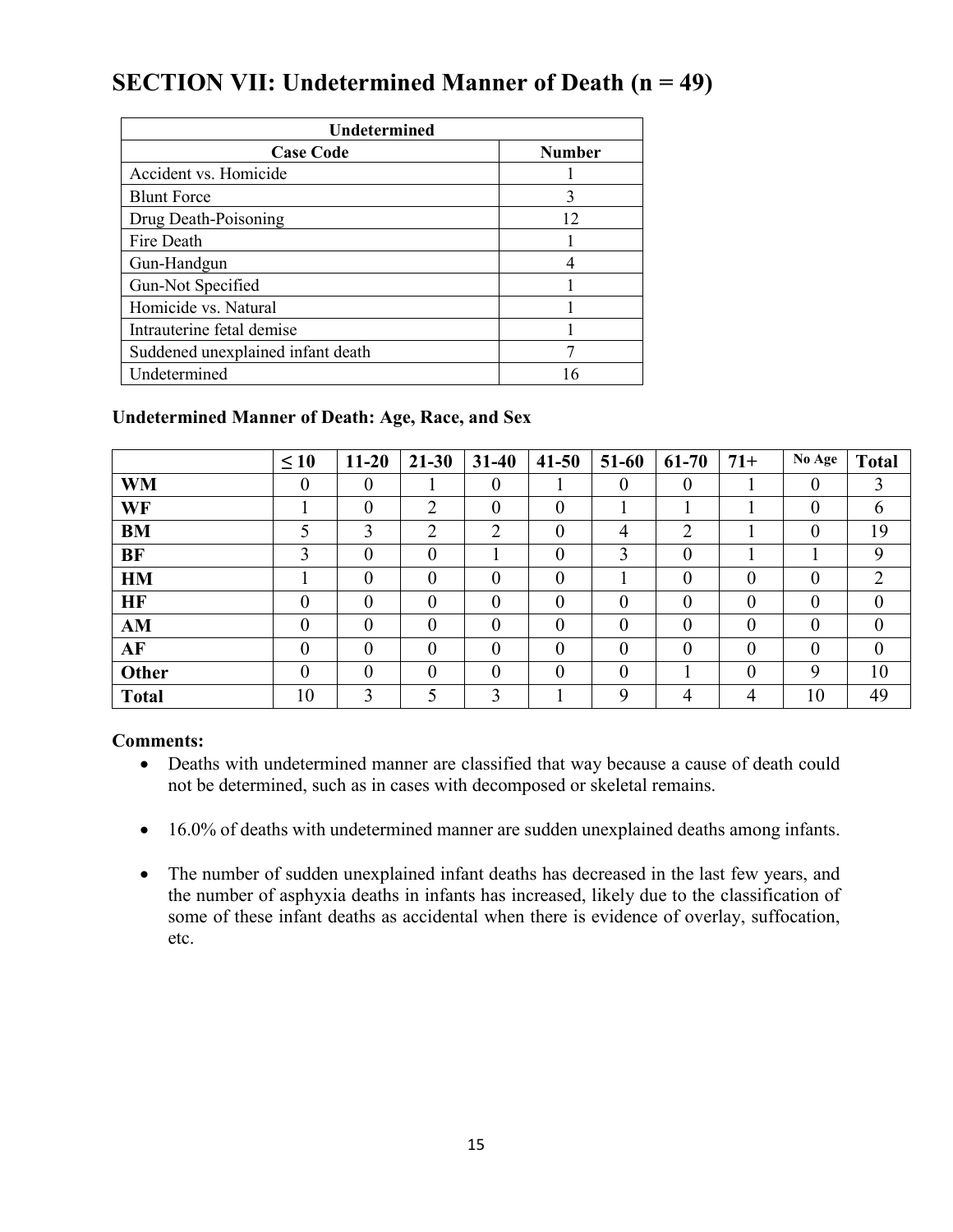| <b>Natural Causes</b>              |                |
|------------------------------------|----------------|
| <b>Case Code</b>                   | <b>Number</b>  |
| Aneurysm - Cardiac Chamber         |                |
| Cardiac                            | 4              |
| Cardiac-Arrhythmia                 |                |
| Cardiac-ASCVD-IHD                  | 87             |
| Cardiac-Cardiomyopathy             |                |
| Cardiac-Congestive Heart Failure   |                |
| Cardiac-Congenital                 |                |
| Cardiac-Coronary artery Disease    | 10             |
| Cardiac-Hypertension               | 225            |
| Cardiac-Infarct NOS                |                |
| Cardiac-Myocarditis                |                |
| Cardiac-Ruptured Aortic Aneurysm   |                |
| Cardiac-Sudden Cardiac Death       | 3              |
| Cardia-Valve Insufficiency         |                |
| Cardiac-Ventricular Dilation       |                |
| Cancer-Breast                      | $\overline{2}$ |
| Cancer-Lung                        | 3              |
| Cancer-Pancreas                    | $\overline{2}$ |
| Chronic Ethanol Abuse              | 25             |
| Chronic Kidney Disease             | $\overline{2}$ |
| Chronic Lung Disease               |                |
| CNS-CVA(Stroke)                    |                |
| <b>CNS-Huntington's Disease</b>    | 1              |
| <b>CNS-Multiple Sclerosis</b>      |                |
| <b>CNS-Seizure Disorder</b>        | 4              |
| <b>CNS-Hemorrhage Hypertension</b> |                |
| <b>Diabetes</b>                    | 28             |
| Diabetes-Ketoacidosis              | $\overline{2}$ |
| Drug-Death-Chronic Abuse           | 16             |
| <b>Endocrine Disease</b>           | $\overline{c}$ |
| Gastric Ulcer                      |                |
| Hematologic Disorder               | $\overline{4}$ |
| Infection-Genitourinary            | $\overline{2}$ |
| Infection-HIV-AIDS                 | $\overline{2}$ |
| Infection-Lung                     | 7              |
| Infection-Nervous System           |                |
| Infection-Osteomyelitis            | $\mathbf 1$    |
| Infection-Pneumonia-Non Aspiration |                |
| Infection-Respiratory              |                |
| <b>Infection-Sepsis</b>            | $\overline{2}$ |
| Malnourishment                     | 1              |
| Multisystem Disease                | 1              |
| Neoplasm                           | $\overline{4}$ |

## **SECTION VIII: Deaths due to Natural Causes (n = 515)**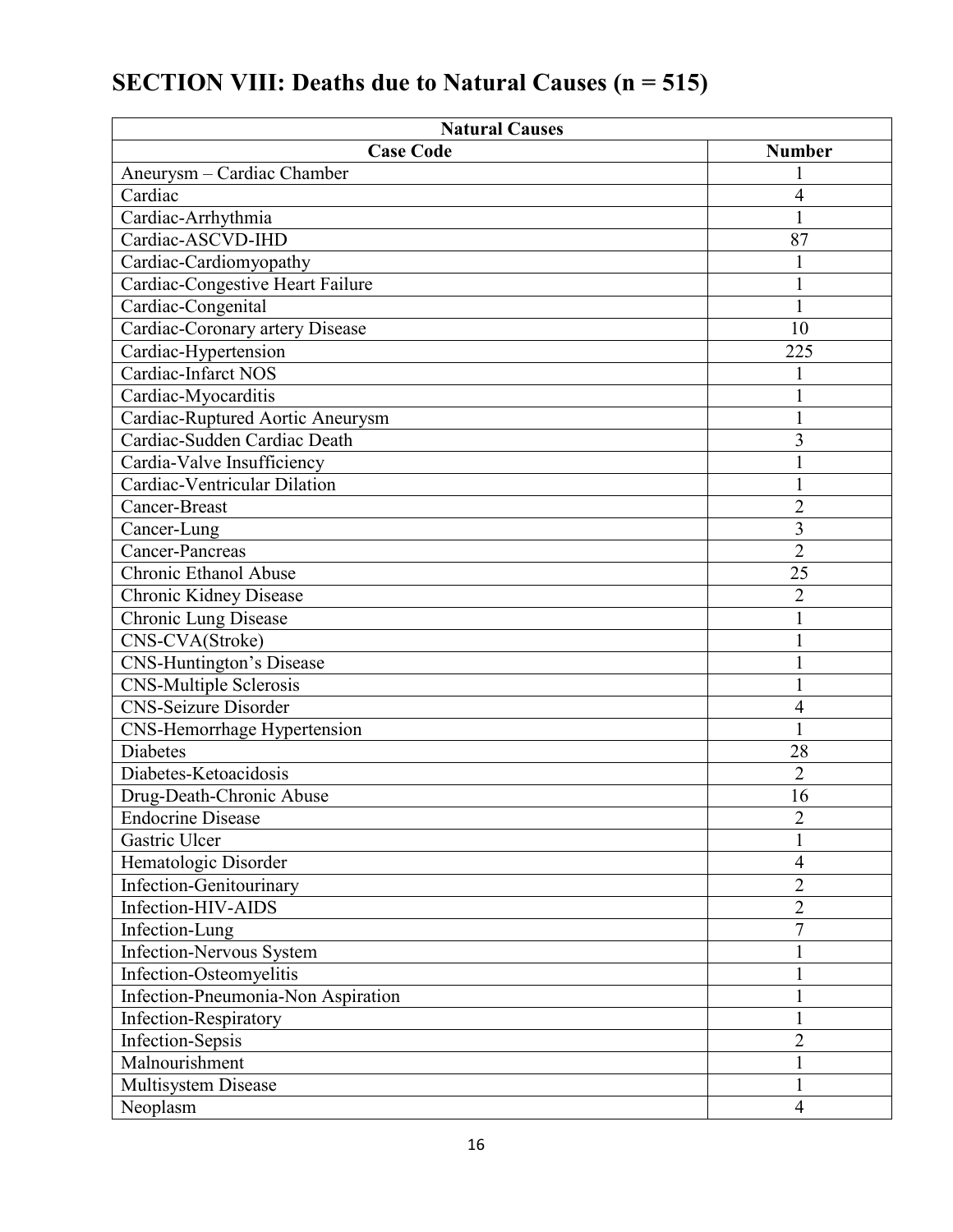| Neoplasm-Lung                         |                |
|---------------------------------------|----------------|
| Nervous System-Hemorrhage             |                |
| Nonspecific Natural                   | 20             |
| Organ Failure-Liver-Cirrhosis-Alcohol |                |
| Organ Failure-Kidney                  |                |
| Obesity                               |                |
| Pancreatitis                          |                |
| Prematurity                           |                |
| Pulmonary                             |                |
| Pulmonary-Asthma                      | 3              |
| Pulmonary-COPD                        | $\mathbf Q$    |
| Pulmonary-Thrombosis                  | 3              |
| Pulmonary-Embolism                    | $\overline{2}$ |
| <b>Renal Disease</b>                  |                |
| Seizure Disorder-Idiopathic           |                |
| Thromboembolic                        | 4              |

- The majority of deaths investigated by the Fulton County Medical Examiner's Center are sudden natural deaths.
- 65.1% of natural deaths were due to heart disease, of which 44.1% were attributed to hypertension.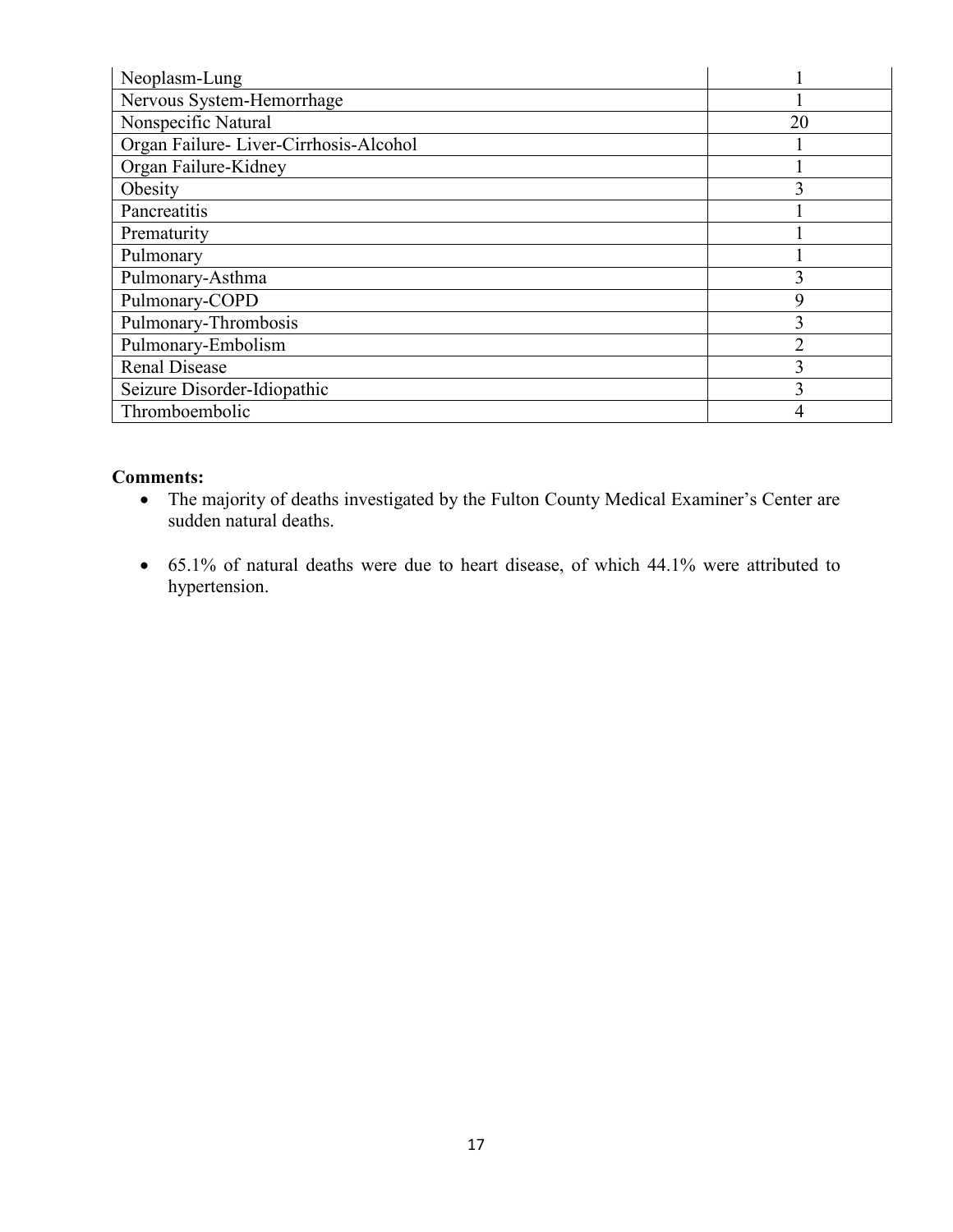#### **SECTION IX: Graphic Depictions of Case Load and Case Type**



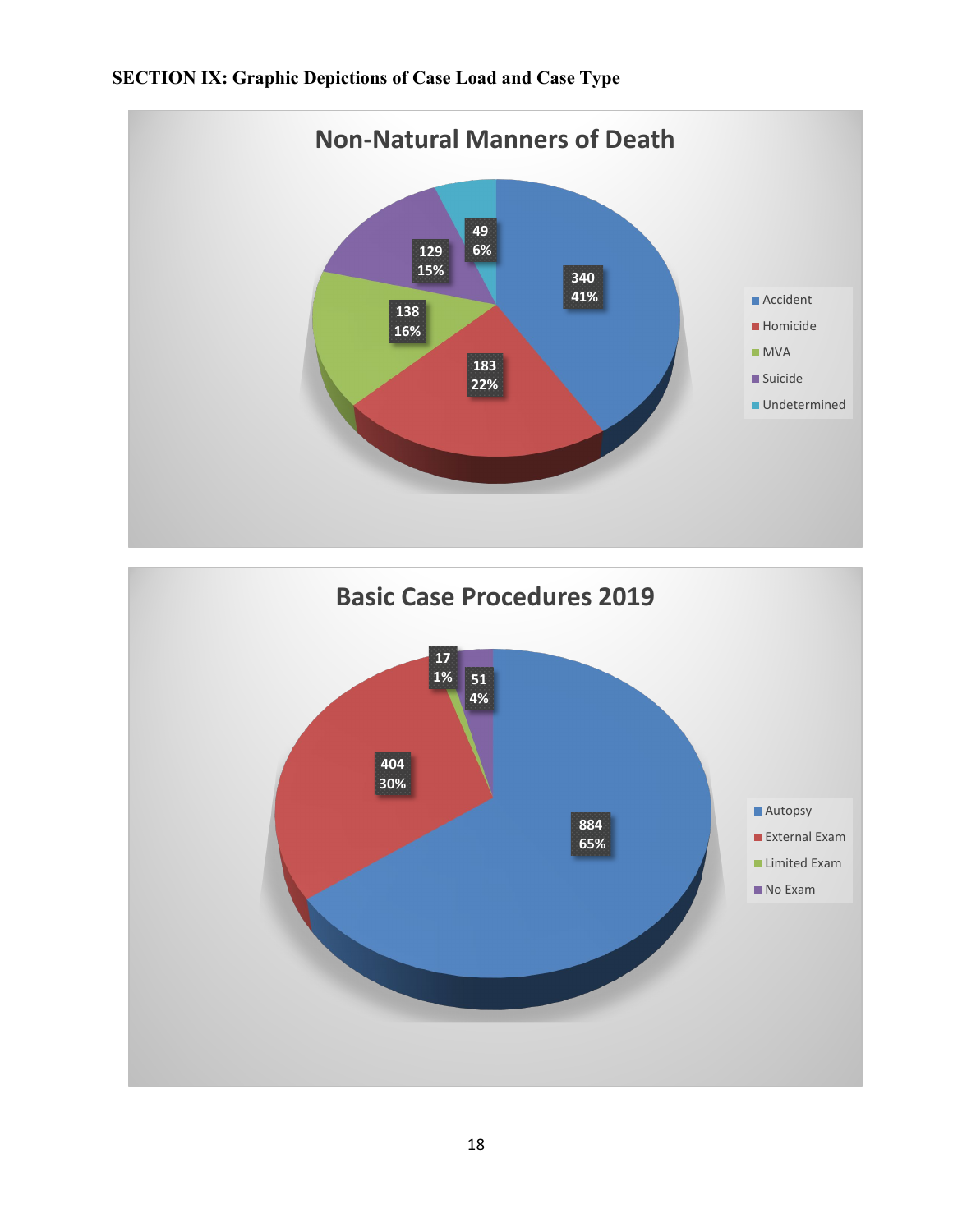## **SECTION X: Special Topics**

| Deaths of Children Age 1 through 17 years: |  |  |  |
|--------------------------------------------|--|--|--|
|--------------------------------------------|--|--|--|

|              | $\leq$ = 10 |                            | $11 - 17$      |                             |
|--------------|-------------|----------------------------|----------------|-----------------------------|
|              | Years Old   | Cause                      | Years Old      | Cause                       |
| Accident     |             | Asphyxia (6)               |                |                             |
|              |             | Choking $(1)$              |                |                             |
|              |             | Drowning $(1)$             |                |                             |
|              | 9           | Fall $(1)$                 |                |                             |
| Homicide     |             |                            |                | Gun(3)                      |
|              |             | Malnourishment-Neglect (1) |                | Stab Wound(1)               |
|              | 3           | Blunt Force (1)            | 6              | Drowning-Pool (1)           |
| MV Accident  |             | $MVA - Occupant(1)$        |                | Pedestrian vs. Automobile   |
| Natural      |             | Asthma $(1)$               |                |                             |
|              |             | Congenital (1)             |                |                             |
|              |             | Infection-Lung $(5)$       |                | Seizure Disorder-Idiopathic |
|              | 8           | Prematurity (1)            | $\overline{2}$ | (2)                         |
| Suicide      |             |                            |                | Hanging $(1)$               |
|              |             |                            | 2              | Gunshot (1)                 |
| Undetermined |             | Unexplained Infant Death   |                |                             |
|              | 11          | (11)                       |                |                             |
| Total        | 32          |                            | 11             | <b>Total 43</b>             |

**Childhood Deaths, Age Distribution and Manner of Death**

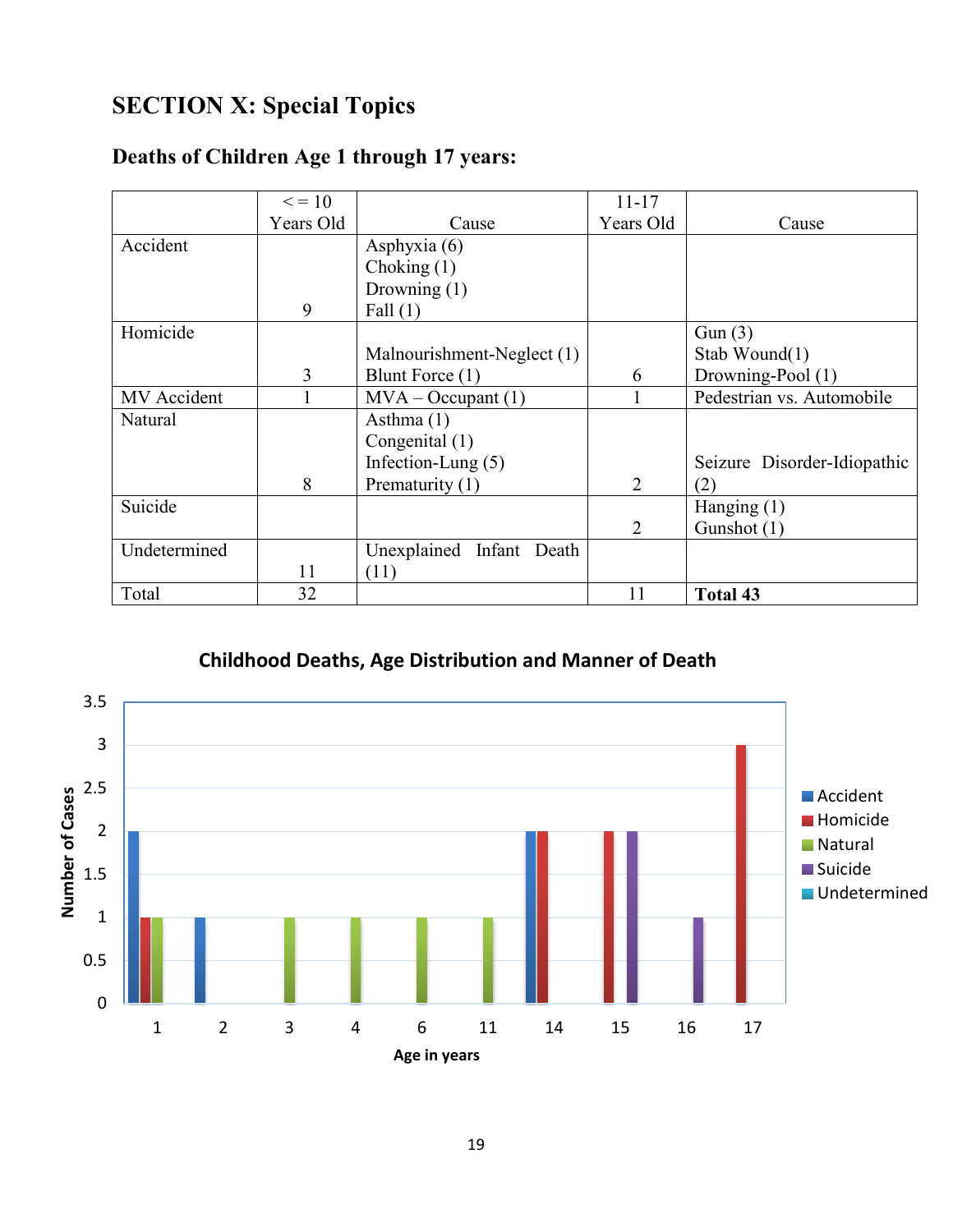

- Fulton County's Georgia Child Fatality Review Committee (CFR) is chaired by the Fulton County District Attorney's Office and conducts monthly reviews of decedents aged 17 and younger.
- The FCME participates in the committee by:
	- o Hosting the monthly meeting.
	- o Co-facilitating the meeting by presenting autopsy reports and photographs of decedents whose cases are reviewed by the panel.
	- o Helping to enter decedent information into on-line database of the National Center for Fatality Review and Prevention.
- The FCME also participates in the state of Georgia's Child Fatality Review Panel which reviews county CFR cases which qualify for inclusion into the Sudden Death in the Young Registry conducted by the Centers of Disease Control and Prevention.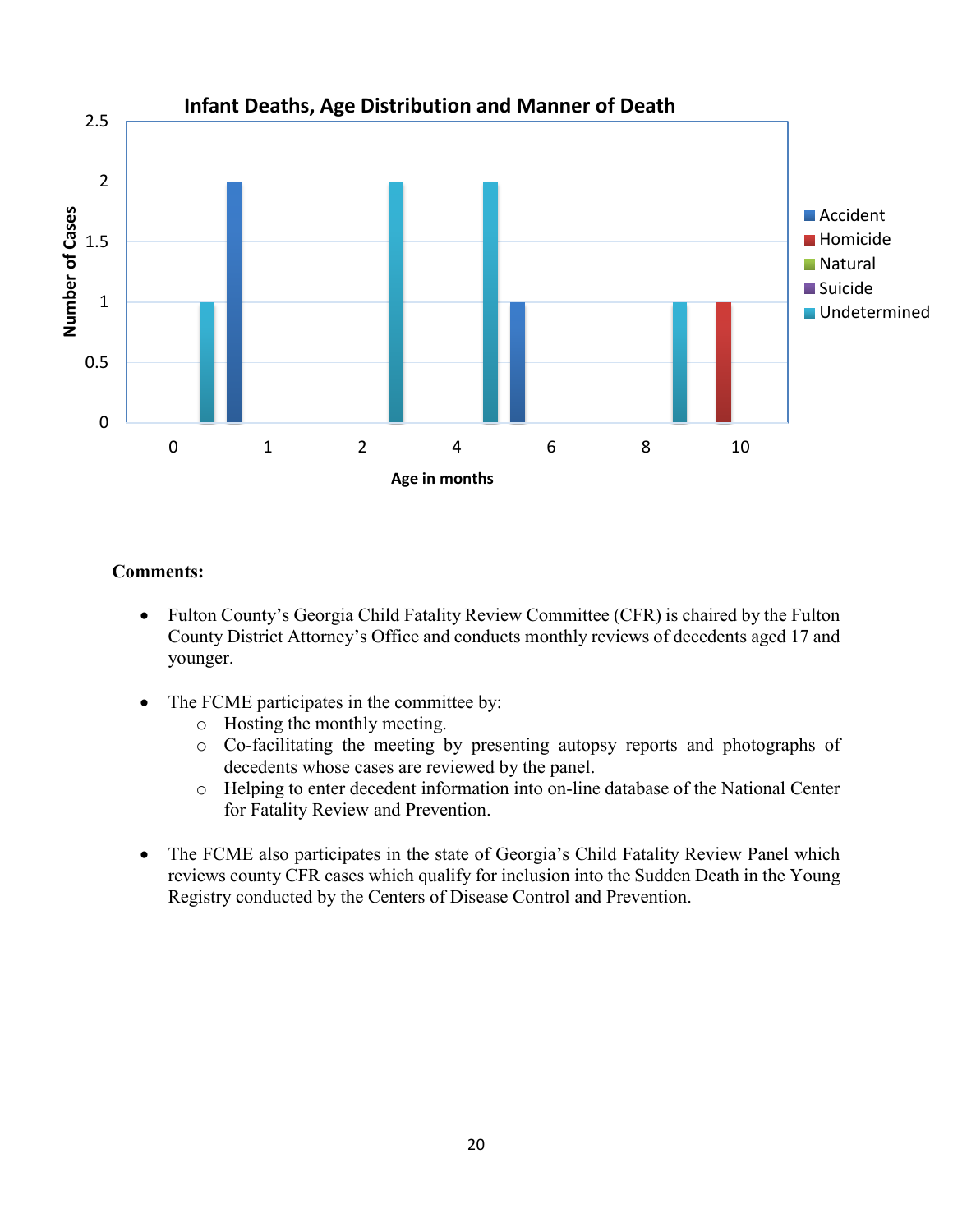## **Deaths among the Elderly:**

|                     |                                   | 66-75          | 76-85 years    | 86-95 years    | 96 and         |                |
|---------------------|-----------------------------------|----------------|----------------|----------------|----------------|----------------|
| <b>Manner</b>       | Cause                             | years old      | old            | old            | over           | <b>TOTAL</b>   |
|                     | Anaphylaxis-Insect                |                | $\mathbf{1}$   |                |                | 1              |
|                     | Asphyxia-Foreign Body             | $\mathbf{1}$   |                |                |                | 1              |
|                     | Asphyxia-Food                     |                |                | $\mathbf{1}$   |                | 1              |
|                     | Asphyxia-NOS                      |                | $\mathbf{1}$   |                |                | 1              |
|                     | Airway Occlusion-Internal         |                | $\mathbf{1}$   |                |                | $\mathbf{1}$   |
|                     | Carbon Monoxide                   |                |                | $\mathbf{1}$   |                | $\mathbf{1}$   |
|                     | Cardiac-ASCVD-HD                  | $\mathbf{1}$   |                |                |                | 1              |
|                     | Cardia-Hypertension               | $\mathbf{1}$   |                |                |                | $\mathbf{1}$   |
|                     | Drowning-Pool                     | $\mathbf{1}$   | $\mathbf{1}$   |                |                | $\overline{2}$ |
|                     | Drug Death-Poisoning              | 10             |                |                |                | 10             |
|                     | Explosion                         |                | $\mathbf{1}$   |                |                | $\mathbf{1}$   |
| <b>ACCIDENT</b>     | Fall                              | 5              | 8              | 9              | $\overline{3}$ | 25             |
|                     | <b>Fall Against Object</b>        | $\overline{2}$ |                | $\overline{a}$ |                | 6              |
|                     | Fall- Down Steps                  |                | $\overline{2}$ |                | $\overline{2}$ | 4              |
|                     | Fall-Floor                        |                |                | $\mathbf{1}$   |                | $\mathbf{1}$   |
|                     | Fall-Ground                       |                | $\mathbf{1}$   | $\mathbf{1}$   |                | $\overline{2}$ |
|                     | Fall-Ground Level                 | $\mathbf{1}$   | 5              | 8              | 1              | 15             |
|                     | <b>Fall-Standing Height</b>       | 1              | 3              | $\overline{2}$ |                | 6              |
|                     | <b>Fire Death</b>                 |                |                | $\mathbf{1}$   |                | 1              |
|                     | Hypothermia-Exogenous             | 3              |                |                |                | 3              |
|                     | Overdose-illicit                  | 3              | $\mathbf{1}$   |                |                | 4              |
|                     | Overdose-Mixed                    | $\mathbf{1}$   |                |                |                | $\mathbf{1}$   |
|                     | Overdose-Pharmaceutical           | $\mathbf{1}$   |                |                |                | $\mathbf{1}$   |
|                     | Overdose-Prescription             | $\overline{2}$ |                |                |                | $\overline{2}$ |
|                     | Automobile vs. Truck              | 3              |                |                |                | 3              |
|                     | Motorcycle                        | 1              |                |                |                | $\mathbf{1}$   |
|                     | MVA-NOS                           |                |                | $\mathbf 1$    |                | $\mathbf{1}$   |
| <b>ACCIDENT (T)</b> | MVA - Bicyclist                   | 1              |                |                |                | $\mathbf{1}$   |
|                     | MVA-Driver                        | $\mathbf{1}$   |                |                |                | 1              |
|                     | MVA-Occupant                      | $\mathbf{1}$   | $\overline{2}$ |                |                | 3              |
|                     | MVA-Pedestrian                    | 8              | $\mathbf{1}$   |                |                | 9              |
|                     | Cardiac-ASCVD-IHD                 | 25             | 8              | 6              |                | 39             |
|                     | Cardiac - Coronary Artery Disease | 3              |                |                |                | 3              |
|                     | Cardiac-Hypertension              | 54             | 24             | 12             | 4              | 94             |
|                     | Cardiac-Infarct NOS               | $\mathbf{1}$   |                |                |                | $\mathbf{1}$   |
| <b>NATURAL</b>      | Cancer-Breast                     |                | $2^{\circ}$    |                |                | $\overline{2}$ |
|                     | Cancer - Lung                     | $\mathbf{1}$   |                |                |                | $\mathbf{1}$   |
|                     | Cancer - Pancreas                 | $\mathbf{1}$   |                |                |                | $\mathbf{1}$   |
|                     | <b>Chronic Ethanol Abuse</b>      | 4              | $\overline{2}$ |                |                | 6              |
|                     | <b>CNS-Seizure</b>                | $\mathbf{1}$   |                |                |                | $\mathbf{1}$   |
|                     | CNS - Hemorrhage- Hypertension    | $\mathbf{1}$   |                |                |                | $\mathbf{1}$   |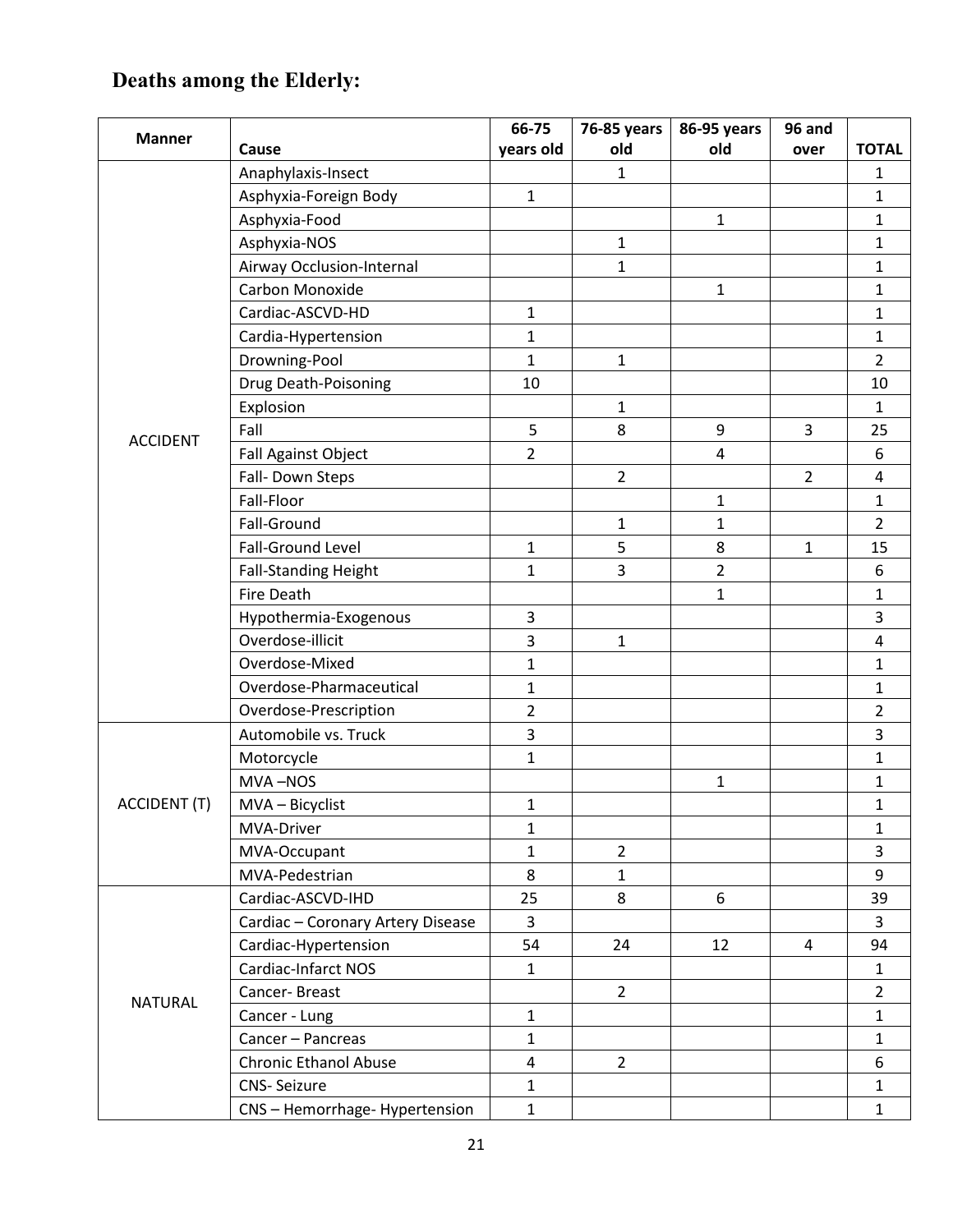|                | <b>Diabetes</b>             | 1   |    |    |                |                |
|----------------|-----------------------------|-----|----|----|----------------|----------------|
|                | Diabetes-Ketoacidosis       | 1   |    |    |                | 1              |
|                | Diabetes-Mellitus           | 2   | 2  |    |                | 4              |
|                | Drug-Death-Chronic Abuse    | 2   |    |    |                | 2              |
|                | Infection-Lung              |     | 1  |    |                | 1              |
|                | Neoplasm                    | 1   |    |    |                | 1              |
|                | Nonspecific Natural         | 5   | 5  | 1  | $\overline{2}$ | 13             |
|                | Pulmonary-COPD              | 3   | 1  |    |                | 4              |
|                | Pulmonary-Thrombosis        |     | 1  |    |                | 1              |
|                | Asphyxia-Hanging            |     | 1  |    | 1              | $\overline{2}$ |
|                | Automobile vs. Fixed Object | 1   |    |    |                | 1              |
|                | Drug Death-Poisoning        | 1   |    |    |                | 1              |
| <b>SUICIDE</b> | Gun-Handgun                 | 1   | 1  |    |                | $\overline{2}$ |
|                | <b>Gun-Not Specified</b>    | 3   |    | 1  |                | 4              |
|                | Gun-Revolver                |     |    | 1  |                | 1              |
|                | Hemorrhage-Catheter         | 1   |    |    |                | 1              |
|                | Vitiated Atmosphere         | 1   |    |    |                | 1              |
| UNDETERMINED   | <b>Blunt Force</b>          |     |    | 1  |                | 1              |
| <b>TOTAL</b>   |                             | 162 | 76 | 51 | 13             | 302            |

**Comments**: Of the 1354 deaths certified by the medical examiner in 2019, 302 (22%) were persons 66 years of age or older. 20% of these deaths among the elderly were due to falls.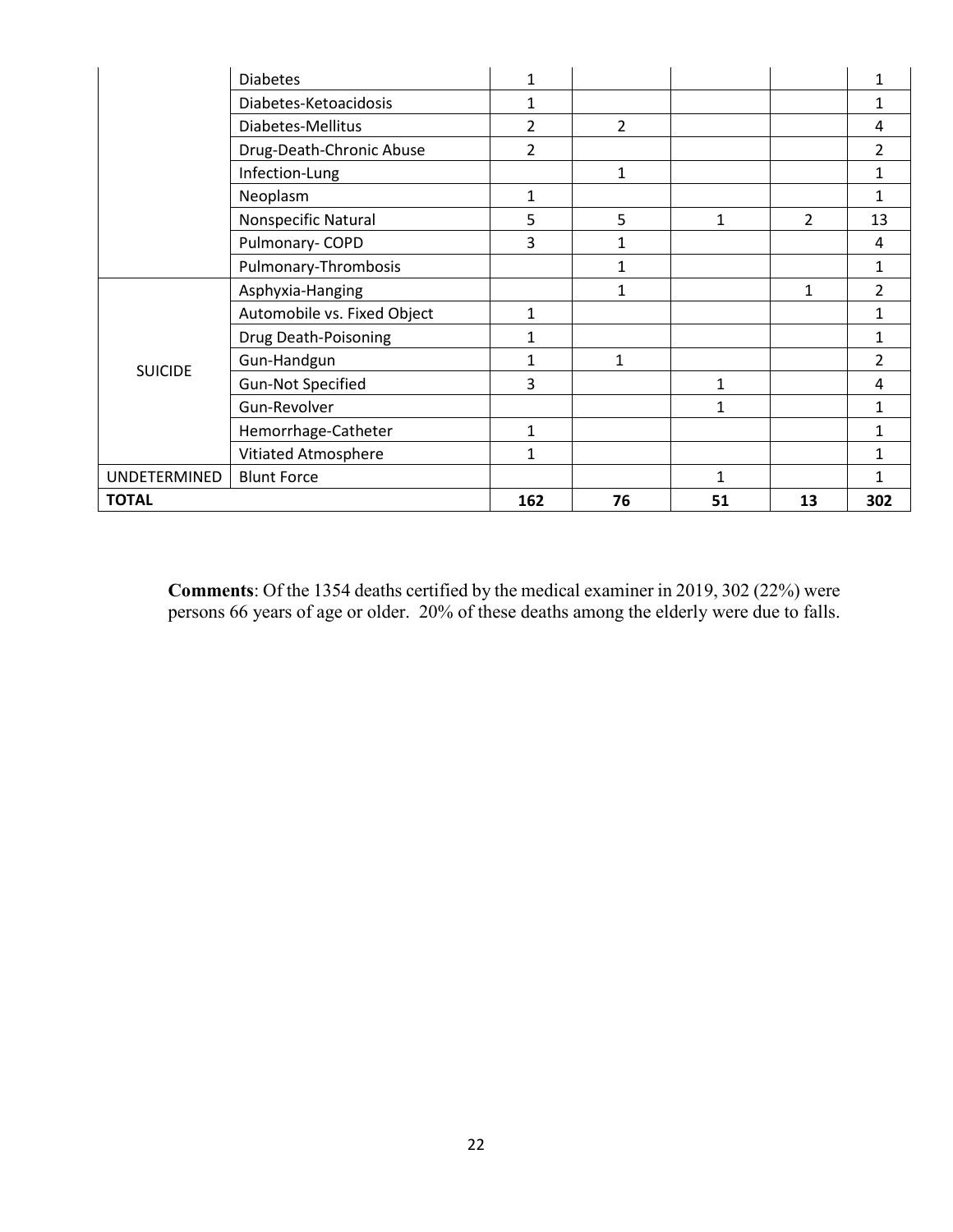|                  | <b>Number of</b> |
|------------------|------------------|
| Drug             | <b>Cases</b>     |
| Alprazolam       | 9                |
| Amphetamine      | 21               |
| Aspirin          | 1                |
| Bupropion        | 3                |
| <b>Buspirone</b> | $\mathbf{1}$     |
| Carisoprodol     | $\mathbf{1}$     |
| Citalopram       | 4                |
| Clonazepam       | $\mathbf{1}$     |
| Cocaethylene     | 17               |
| Cocaine          | 97               |
| Codeine          | $\mathbf{1}$     |
| Cyclobenzaprine  | $\overline{2}$   |
| Dextromethorphan | $\overline{2}$   |
| Diazepam         | 3                |
| Diphenhydramine  | $\mathbf{1}$     |
| Duloxetine       | 3                |
| Ethanol          | 19               |
| Fentanyl         | 54               |
| Gabapentin       | $\mathbf{1}$     |
| Guaifenesin      | $\overline{2}$   |
| Heroin           | 44               |
| Hydrocodone      | 3                |
| Hydroxyzine      | 3                |
| Ketamine         | 1                |
| Levorphanol      | $\overline{2}$   |
| Meprobamate      | $\mathbf{1}$     |
| Methadone        | $\overline{2}$   |
| Methamphetamine  | 30               |
| Metoclopramide   | 1                |
| Mirtazapine      | $\overline{1}$   |
| Morphine         | 12               |
| Noroxycodone     | 1                |
| Norsertraline    | $\mathbf{1}$     |
| Nortriptyline    | $\overline{1}$   |
| Opiates          | $\mathbf{1}$     |
| Oxycodone        | 8                |
| Phenobarbital    | $\mathbf{1}$     |
| Quetiapine       | 3                |
| Risperidone      | $\overline{1}$   |
| Sertraline       | 3                |
| Temazepam        | $\mathbf{1}$     |
| Trazadone        | 3                |
| Venlafaxine      | 4                |
| Zolpidem         | $\overline{1}$   |

## **Drugs Identified in 2019 FCME Death Investigations**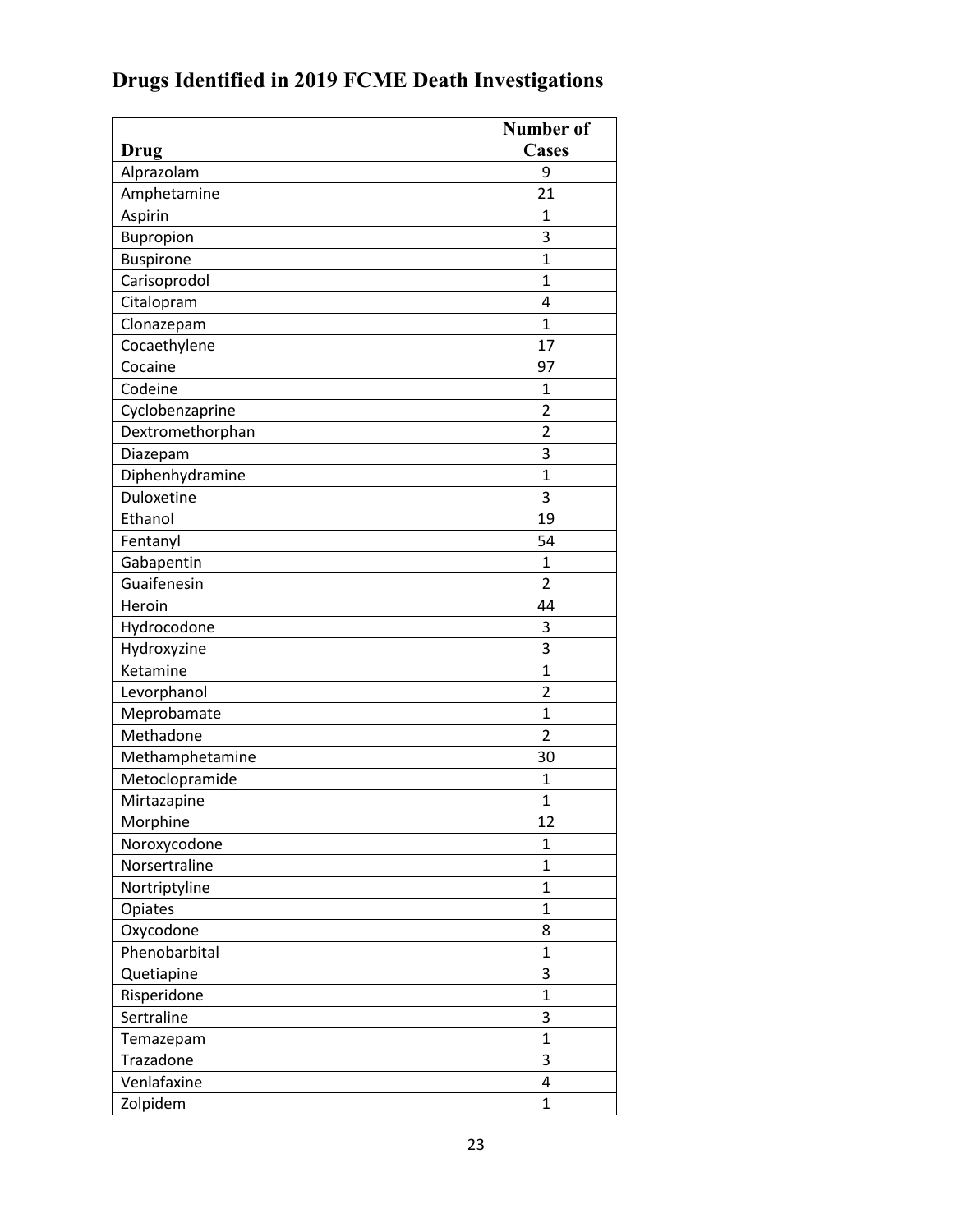#### *Drugs Identified cont'd*

**Comments:** The majority of drug deaths involve two or more substances. Drug deaths result not only from use of illicit substances, but from prescription and over the counter drugs as well.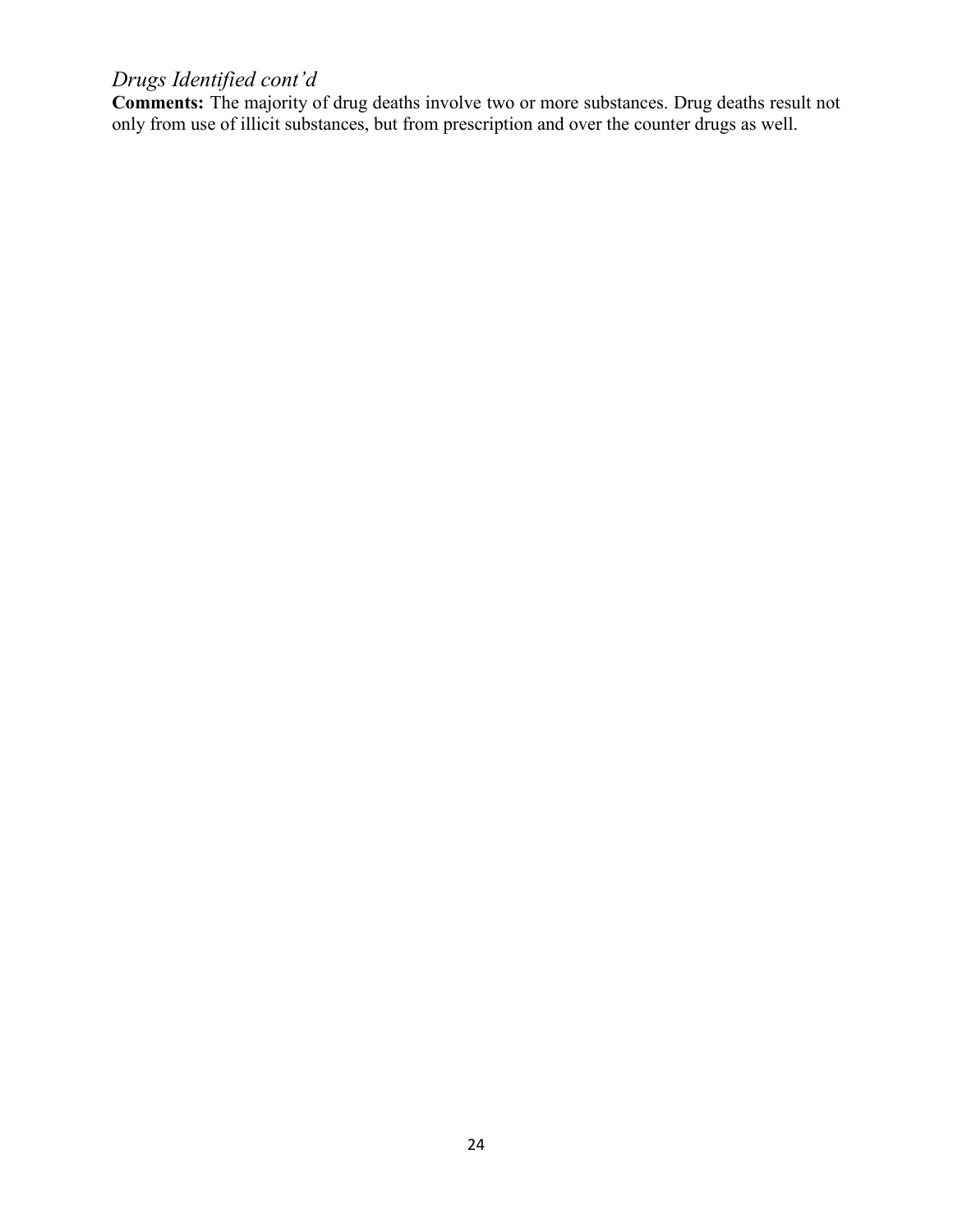## **Deaths among the Homeless:**

| <b>Manner</b> | <b>Case Code</b>                                                    | Race/Sex  | $20$      | $20-$<br>29             | 30-<br>39               | 40-<br>49               | $50-$<br>59    | 60-<br>69    | $70-$<br>79  | <b>Unknown</b> | <b>Total</b>   |
|---------------|---------------------------------------------------------------------|-----------|-----------|-------------------------|-------------------------|-------------------------|----------------|--------------|--------------|----------------|----------------|
|               |                                                                     | <b>BM</b> |           |                         |                         |                         | $\overline{2}$ | $\mathbf{1}$ | $\mathbf{1}$ |                | 4              |
|               | Cardiac - Hypertension<br>(2)                                       | <b>BF</b> |           |                         | $\mathbf{1}$            |                         |                |              |              |                | $\mathbf{1}$   |
| (1)           | <b>Chronic Ethanol Abuse</b>                                        | WF        |           |                         |                         |                         |                |              |              |                | $\pmb{0}$      |
| Natural       | Diabetic Ketoacidosis<br>(1)                                        | <b>WM</b> |           |                         |                         | $\overline{2}$          |                |              |              |                | $\overline{2}$ |
|               | <b>Idiopathic Seizure</b><br>Disorder (1)<br>Obesity (1)            |           |           |                         |                         |                         |                |              |              |                |                |
|               | Stroke (1)                                                          |           |           |                         |                         |                         |                |              |              |                |                |
|               | Acute and chronic<br>alcoholism (1)<br>Asphyxia-<br>Compression (1) | <b>BF</b> |           |                         | $\mathbf{1}$            | $\mathbf{1}$            | $\mathbf 1$    | $\mathbf{1}$ |              |                | $\overline{4}$ |
| Accident      | Drug Death-Poisoning                                                |           |           |                         |                         |                         |                |              |              |                |                |
|               | (5)<br>Hypothermia<br>Exogenous (9)                                 | <b>BM</b> |           | $\mathbf{1}$            | $\overline{2}$          |                         |                | $\mathbf{1}$ | $\mathbf{1}$ | 3              | 8              |
|               |                                                                     | <b>WM</b> |           |                         | $\overline{2}$          | $\overline{2}$          |                |              |              | $\mathbf{1}$   | 5              |
|               | Sharp Instrument (1)                                                |           |           |                         |                         |                         |                |              |              |                |                |
|               | Automobile-Pedestrian<br>(3)                                        | <b>BF</b> |           | $\mathbf{1}$            |                         |                         |                | $\mathbf{1}$ |              |                | $\overline{2}$ |
| Accident(T)   | Blunt force trauma (1)                                              | <b>BM</b> |           |                         |                         |                         |                |              | $\mathbf{1}$ |                | $\mathbf{1}$   |
|               | Train-Pedestrian (1)                                                | <b>WM</b> |           |                         |                         |                         | $\overline{2}$ |              |              |                | $\overline{2}$ |
|               | Blunt Force (1)<br>Drug Death-<br>Poisoning(1)                      |           |           |                         |                         |                         |                |              |              |                |                |
| Homicide      | Gun-Handgun (1)<br>Malnourishment (1)                               | <b>BM</b> |           |                         |                         | $\mathbf 1$             | $\mathbf 1$    | $\mathbf{1}$ |              | $\mathbf{1}$   | $\overline{4}$ |
|               | Sharp Instrument (1)                                                | <b>WM</b> |           |                         |                         |                         | $\mathbf{1}$   |              |              |                | $\mathbf 1$    |
|               |                                                                     |           |           |                         |                         |                         |                |              |              |                |                |
|               | Asphyxia-Hanging (3)<br>Drug death - Poisoning<br>(1)               | <b>BM</b> |           | $\mathbf{1}$            |                         |                         |                |              |              |                | $\mathbf{1}$   |
| Suicide       | Gunshot (1)                                                         | WF        |           |                         |                         | $\mathbf{1}$            |                |              |              |                | $\mathbf{1}$   |
|               |                                                                     |           |           |                         |                         |                         |                |              |              |                |                |
|               |                                                                     | <b>WM</b> |           |                         | $\mathbf{1}$            |                         | 1              |              |              | $\mathbf{1}$   | $\mathbf{3}$   |
| <b>TOTAL</b>  |                                                                     |           | $\pmb{0}$ | $\overline{\mathbf{3}}$ | $\overline{\mathbf{z}}$ | $\overline{\mathbf{z}}$ | 8              | ${\bf 5}$    | 3            | $\bf 6$        | 39             |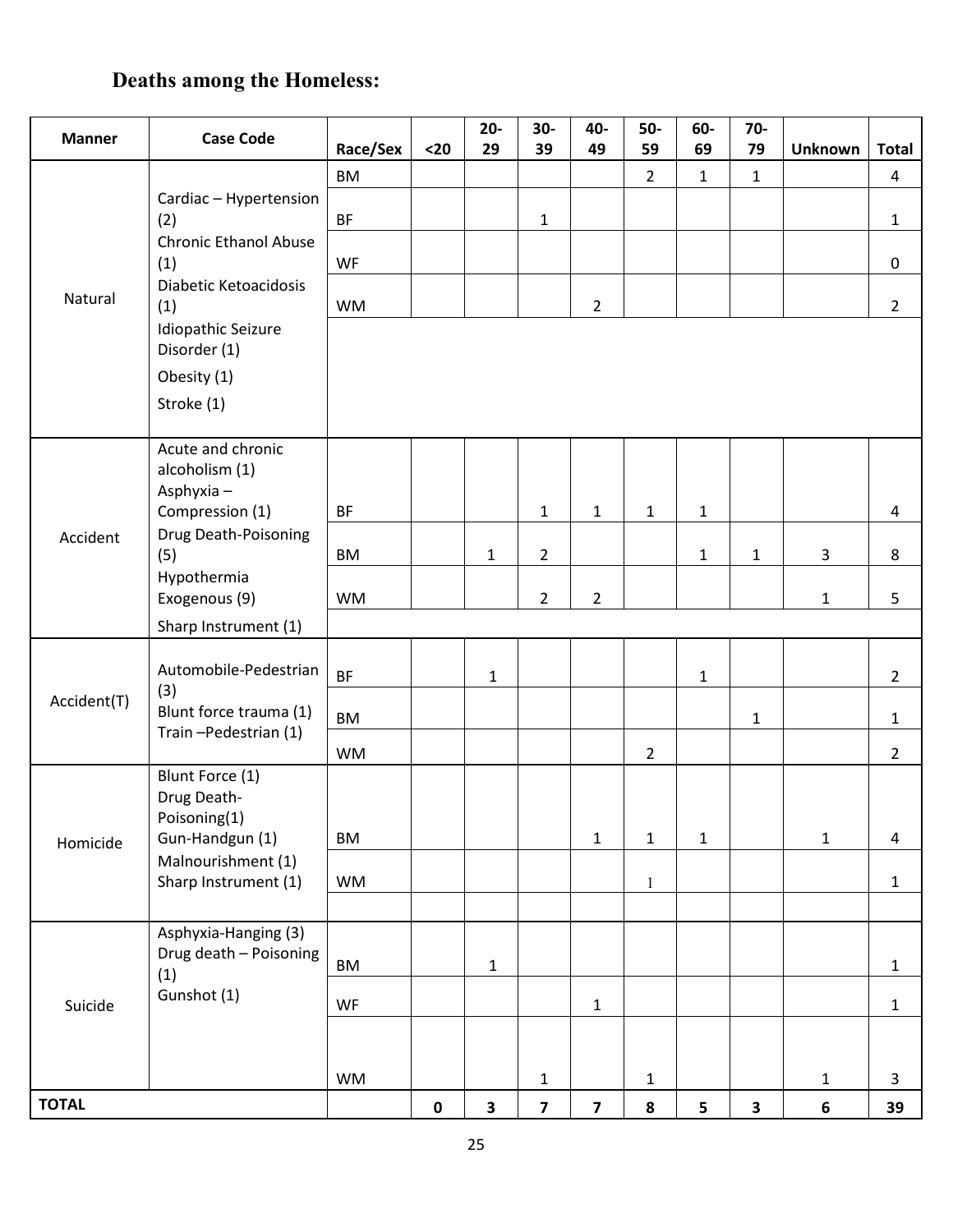| Year | <b>Homicides</b> | <b>Suicides</b> | <b>Traffic</b>    | Other            |
|------|------------------|-----------------|-------------------|------------------|
|      |                  |                 | <b>Fatalities</b> | <b>Accidents</b> |
| 2000 | 172              | 76              | 143               | 192              |
| 2001 | 171              | 87              | 125               | 265              |
| 2002 | 203              | 83              | 125               | 265              |
| 2003 | 181              | 79              | 113               | 276              |
| 2004 | 159              | 90              | 137               | 240              |
| 2005 | 145              | 78              | 130               | 262              |
| 2006 | 149              | 77              | 132               | 245              |
| 2007 | 182              | 86              | 121               | 275              |
| 2008 | 156              | 84              | 119               | 255              |
| 2009 | 129              | 86              | 111               | 233              |
| 2010 | 146              | 101             | 80                | 266              |
| 2011 | 126              | 98              | 76                | 239              |
| 2012 | 135              | 102             | 89                | 234              |
| 2013 | 141              | 119             | 102               | 268              |
| 2014 | 154              | 106             | 101               | 332              |
| 2015 | 157              | 115             | 105               | 337              |
| 2016 | 193              | 120             | 137               | 378              |
| 2017 | 134              | 127             | 119               | 318              |
| 2018 | 157              | 132             | 132               | 356              |
| 2019 | 183              | 129             | 138               | 340              |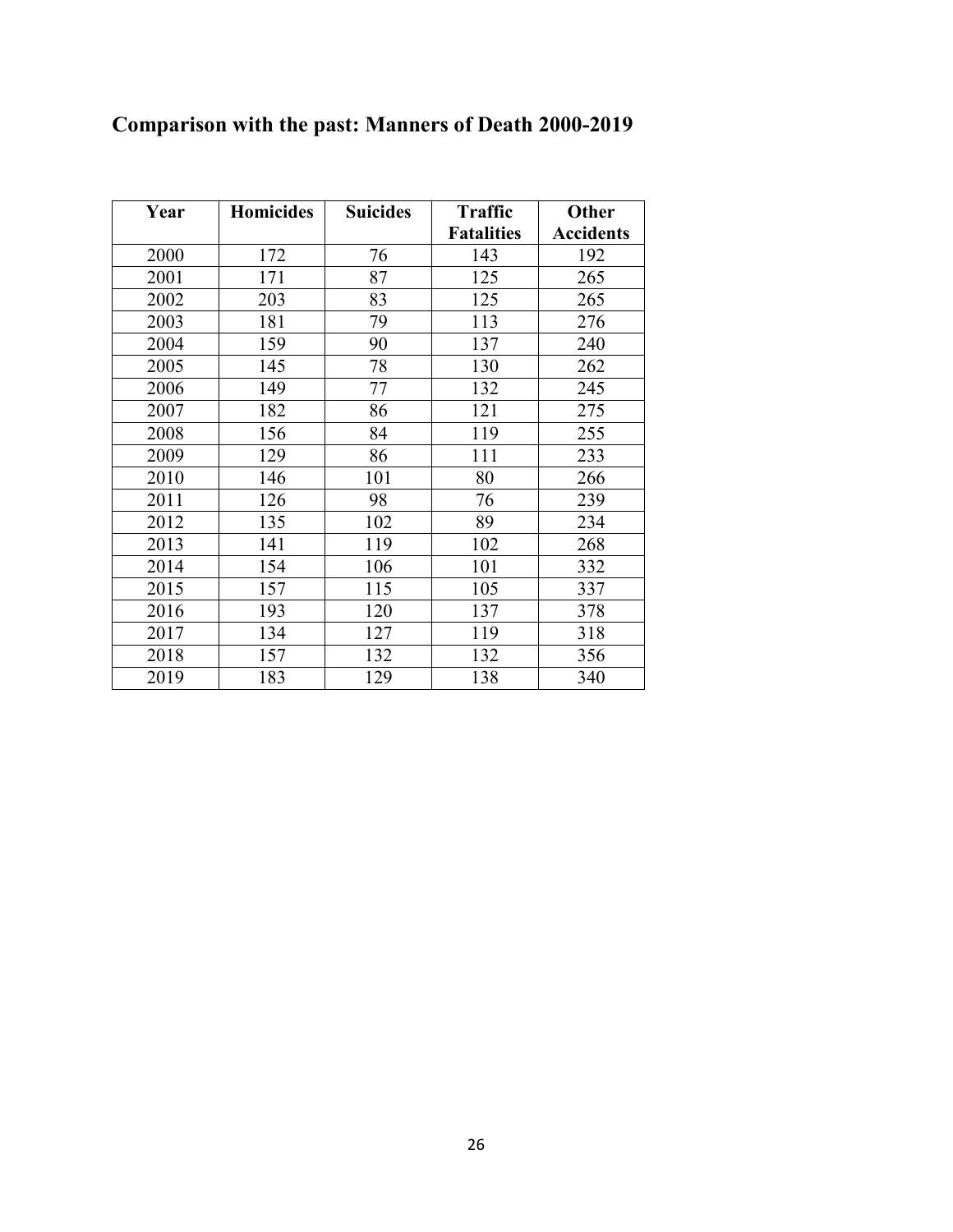| Year | <b>Total Cases</b> | <b>Certified</b> | <b>Autopsies</b> | <b>External</b> | <b>On-Scene</b> | <b>Total Bodies</b> |
|------|--------------------|------------------|------------------|-----------------|-----------------|---------------------|
|      |                    |                  |                  | <b>Exams</b>    | Investigation   | Examined*           |
| 2000 | 2098               | 1349             | 784              | 331             | 832             | 1331                |
| 2001 | 2014               | 1361             | 831              | 355             | 885             | 1406                |
| 2002 | 2063               | 1326             | 843              | 302             | 930             | 1322                |
| 2003 | 2298               | 1312             | 860              | 412             | 960             | 1554                |
| 2004 | 2254               | 1324             | 874              | 310             | 883             | 1312                |
| 2005 | 2171               | 1322             | 887              | 369             | 896             | 1427                |
| 2006 | 2212               | 1401             | 921              | 436             | 890             | 1495                |
| 2007 | 2238               | 1403             | 1002             | 365             | 921             | 1482                |
| 2008 | 2271               | 1386             | 940              | 303             | 894             | 1420                |
| 2009 | 2371               | 1418             | 893              | 456             | 856             | 1441                |
| 2010 | 2477               | 1416             | 910              | 367             | 848             | 1414                |
| 2011 | 2337               | 1299             | 868              | 338             | 780             | 1321                |
| 2012 | 2241               | 1315             | 832              | 391             | 825             | 1313                |
| 2013 | 2429               | 1454             | 952              | 442             | 1032            | 1511                |
| 2014 | 2594               | 1583             | 1027             | 525             | 1084            | 1635                |
| 2015 | 2545               | 1596             | 1052             | 483             | 995             | 1622                |
| 2016 | 2730               | 1693             | 1098             | 521             | 1113            | 1723                |
| 2017 | 2524               | 1370             | 757              | 565             | 1149            | 1621                |
| 2018 | 2551               | 1346             | 876              | 413             | 1248            | 1679                |
| 2019 | 2422               | 1354             | 882              | 402             | 1100            | 1494                |

## **Comparison with the past: Examinations performed 2000-2019**

**\***Indicates cases in which the body was examined by an investigator and/or medical examiner.